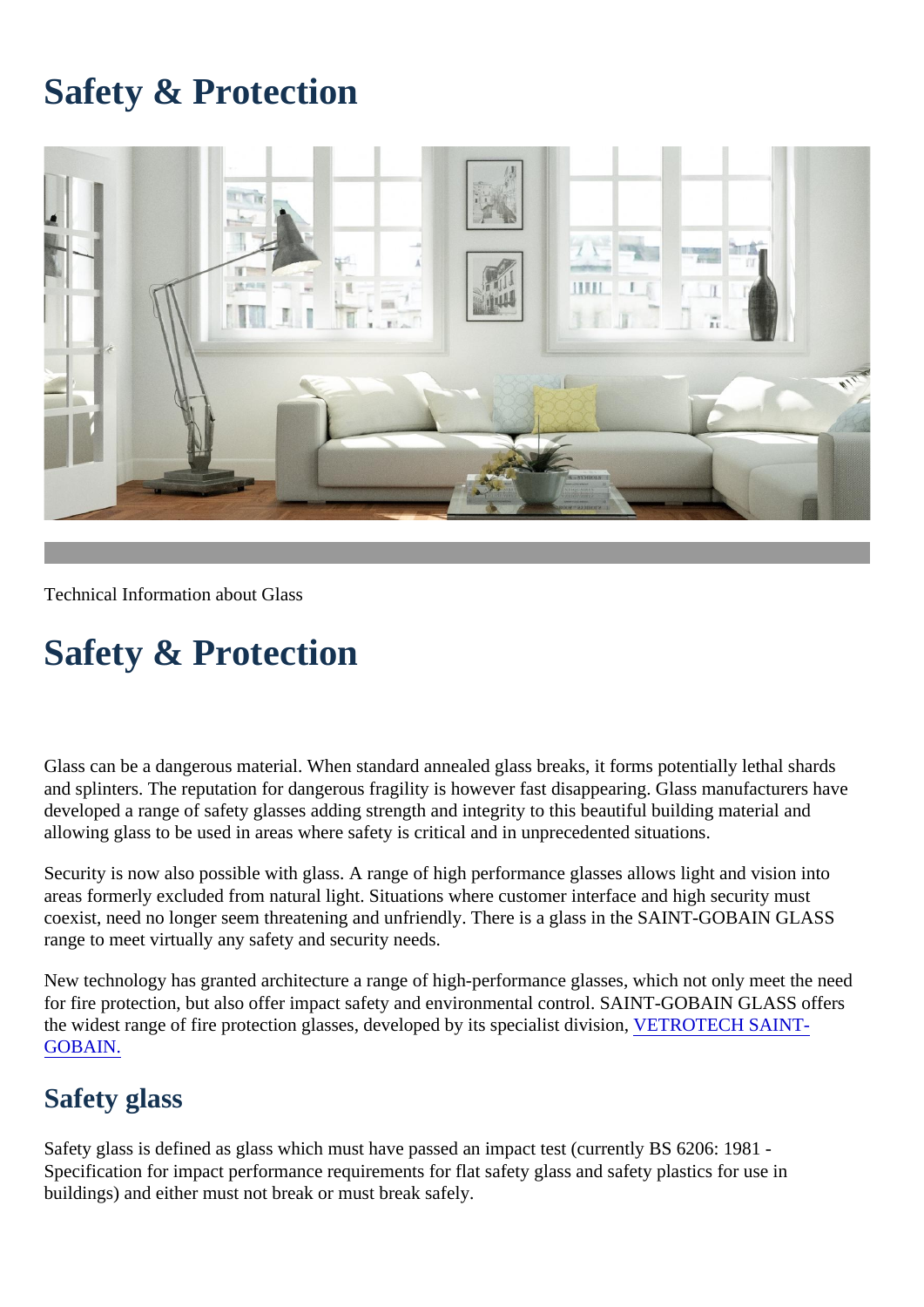There are three levels of impact: C, B and A, 'A' being the highest. Each involves the glass being impactured. by a leather bag containing 45kg of lead shot. (The test roughly simulates the impact of a child weigh 100lbs [45kg] hitting the glass with varying degrees of force.)

Three generic types of glass meet the requirement of this British Standard:

- Laminated Glass
- [Toughened Glas](https://uk.saint-gobain-building-glass.com/en-gb/Tempered-Glass)s
- Wired Safety Glass (only to a limited extent see Wired glass)
- All Security Glasses (see following section) automatically qualify as Class A safety glasses.

# Laminated glass

There are two types of laminated glass: PVB laminated and cast resin laminated glass. PVB laminate more commonly used variety.

PVB laminated safety glass

Two or more sheets of glass are bonded together with one or more layers of polyvinyl butyral (PVB), interlayer in sheet form. The principal benefit of laminated glasses is their performance under impact.

The glass may fracture but any broken fragments will remain firmly bonded to the interlayer.

The interlayer also absorbs impact energy, reducing the risk of penetrating the panel. When properly even safety grade laminates will resist attack, acting as a deterrent to burglars and normally remainir place until replacement is convenient.

Depending on the arrangement, number and thickness of glass sheets and interlayers in the construction laminated glass, different levels of protection are possible including against firearms and explosions.

The interlayer in laminated glass provides two additional benefits:

- sound transmittance is reduced, particularly at the higher frequencies
- Ultra-violet radiation (between 320 and 380 nanometres) is reduced by up to 99%.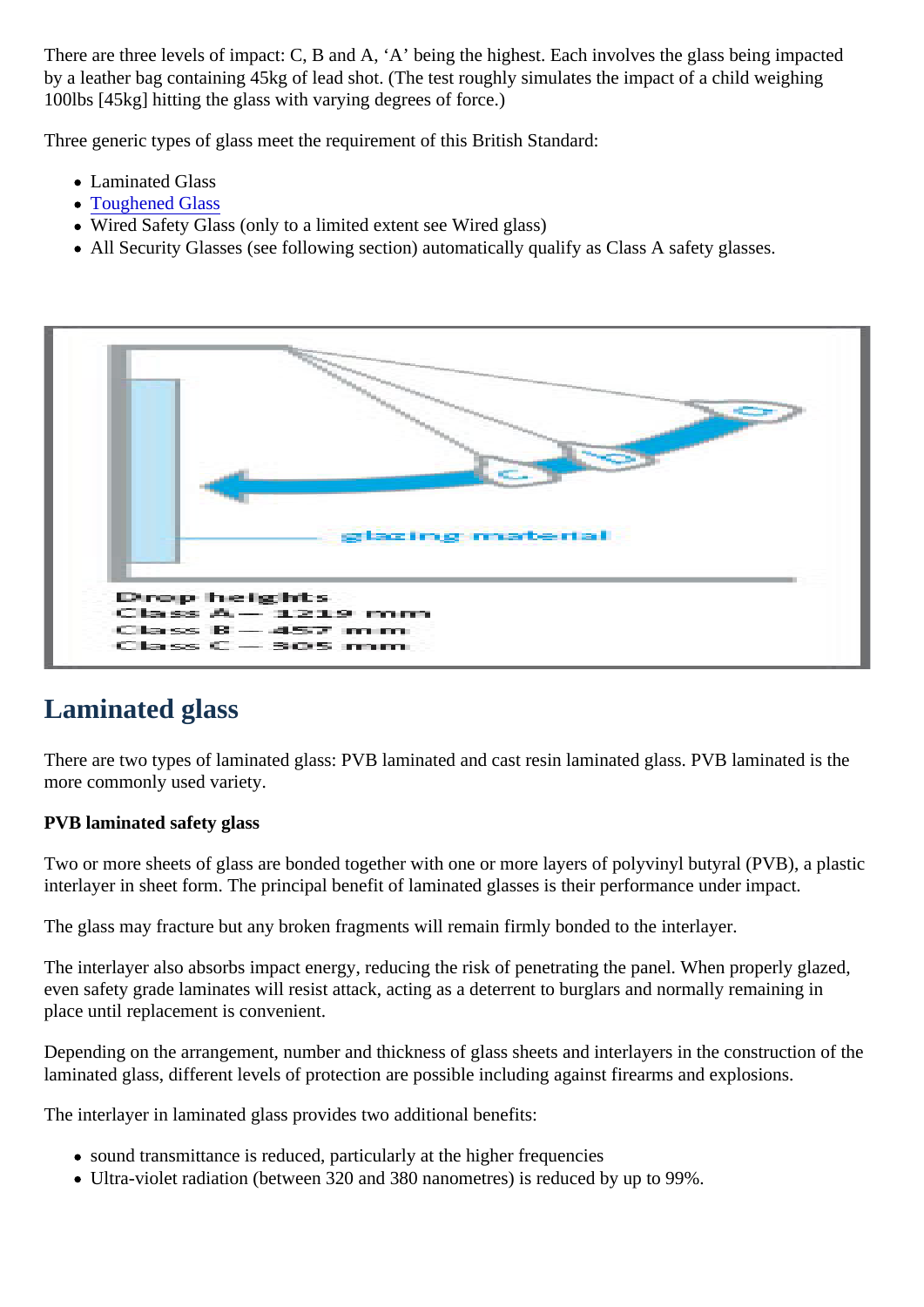For more information on the PVB laminated glass range from SAINT-GOBAIN GLASS see SGG STA SGG STADIP PROTECT .

Resin laminated safety glass

Resin laminated glass is manufactured by pouring liquid resin into the cavity between two sheets of glass which are held together until the resin cures.

Also sometimes referred to as cast-in-place laminated glass, this method is ideal for laminating glass heavily textured or patterned surface.

It is also possible to add a wide variety of colours to the resin for decorative effect. Not all resin lamin have safety performance. They are principally used for decorative and acoustic purposes, where safe performance is normally of secondary importance.

# Toughened glass

Toughened glass[,](https://uk.saint-gobain-building-glass.com/en-gb/Tempered-Glass) also sometimes referred **terapered glass** four to five times stronger than ordinary annealed float glass and, if broken, disintegrates into small fragments with dulled edges that are unlikely cause serious injury.

Prepared sheets of glass, which have been cut to size, processed and edgeworked as necessary, and about 700°C in a furnace, which is just above the softening temperature of glass.

They are then chilled rapidly by cold air blown onto both surfaces.

This results in the two outer surfaces contracting and solidifying before the interior, which induces permanent compressive stresses into the surfaces of the glass, effectively increasing the strength of the glass. The interof the glass naturally balances the compressive stress surface layers by being under tensile stress. It properties which result in the increased strength and safe breakage characteristics of thermally tough glass.

When the central tensile section of the glass is ruptured, the stress is explosively released, producing fracture characteristics of small, relatively harmless fragments sometimes referred to as dice.

In addition to being a Class A safety glass to BS 6206, the increased resistance of toughened glass to mechanical stress and to large temperature variations, render it ideally suited for use in structural gla systems, where the glass is to be bolt or clamp fixed, and also in areas subject to high levels of thern

For more information on the range of toughened glass products available from SAINT-GOBAIN GLAS pleas[e contact u](https://uk.saint-gobain-building-glass.com/en-gb/form/contact)s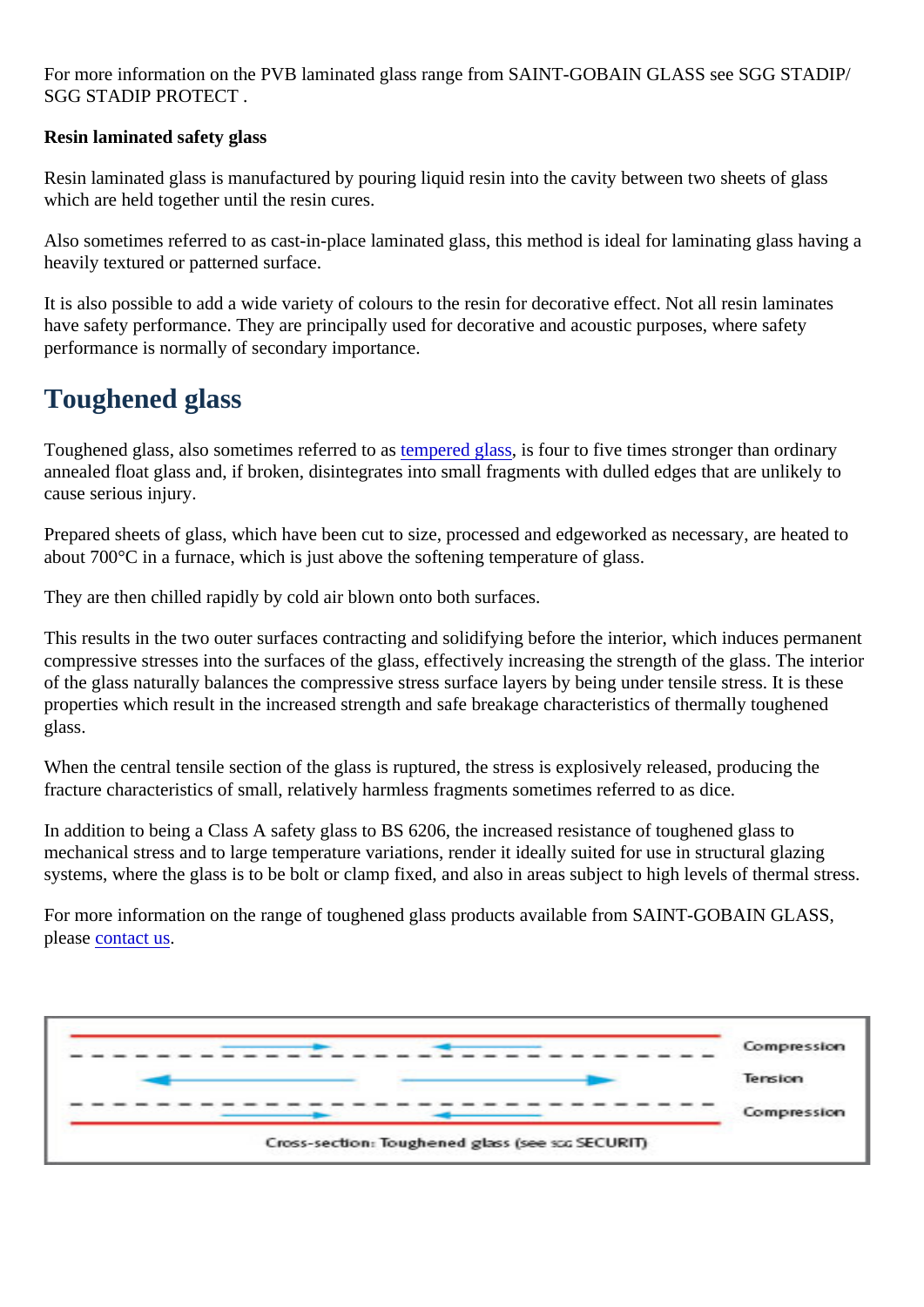#### **Note**

A British Standard for the manufacture of thermally toughened safety glass, BS EN 12150 covers tolerances, flatness, edge-work, fragmentation and physical and mechanical characteristics of flat thermally toughened safety glass. Please contact us for more information.

#### **Wired glass**

A steel wire mesh is embedded within the glass and is intended to hold it in place if cracked. Under impact, the glass breaks in almost the same way as ordinary annealed glass into sharp dagger-like pieces.

#### **Marking of safety glazing materials**

BS EN 12600:2002 requires that ALL safety glazing materials are permanently marked in a position that will be visible after glazing with the following:

- The British Standard number BS EN12600:2002.
- A code to identify the material e.g. L for laminated, T for toughened (tempered), P for plastic, W for wired, SFB for safety film backed.
- Its classification C, B, or A. (An 'o' suffix designates front impact only).
- A name, trademark or identifiable mark of the manufacturer or the company who last cut the material if the original mark is lost in cutting. (The marking requirement applies to all panes, even in a multi-pane door and to both panes of a double-glazed unit.)

#### **The use of safety glass**

The architectural use of safety glazing is primarily governed by British Standard BS 6262: Part 4: 1994 - Glazing for buildings - Safety related to human impact.

BS 6262 is a national standard applying to all glazing work, including replacement glazing and its essential requirements are detailed on the following pages.

BS 6262 identifies critical locations in general terms only and sets the minimum standards of glazing materials acceptable for use in these areas. It is the responsibility of the designer or the specifier to assess the risk in ANY area, taking account of the use of the building and the likely activity of the users.

Bathing areas, swimming pool, showers and other wet areas and gymnasia are all examples of areas of special risk.

Additional guidance is also provided by Building Regulations appropriate to the country - ie. Approved Document N for England and Wales, Part V for Northern Ireland and Part P of the Building Standards in Scotland.

Compliance with BS 6262 Part 4 will also satisfy the requirements of Regulation 14 of the Health and Safety at Work Act.

Glass in doors and side panels to Glass in doors (1, 2, 3, 4, 5) must be at least:

- a Class B safety glazing material if the smaller dimension of the glass is more than 900mm
- a Class C safety glazing material if the smaller dimension of the glass is less than 900mm
- annealed (non-safety) glass in small panes may be permitted under certain controlled circumstances if it meets the criteria given below. See "Glazing in small panes."

Glass in low level glazing (6, 7, 8) must be at least Class C, or in small panes. Annealed (non-safety) glass may be used in the unshaded areas (9, 10, 11, 12).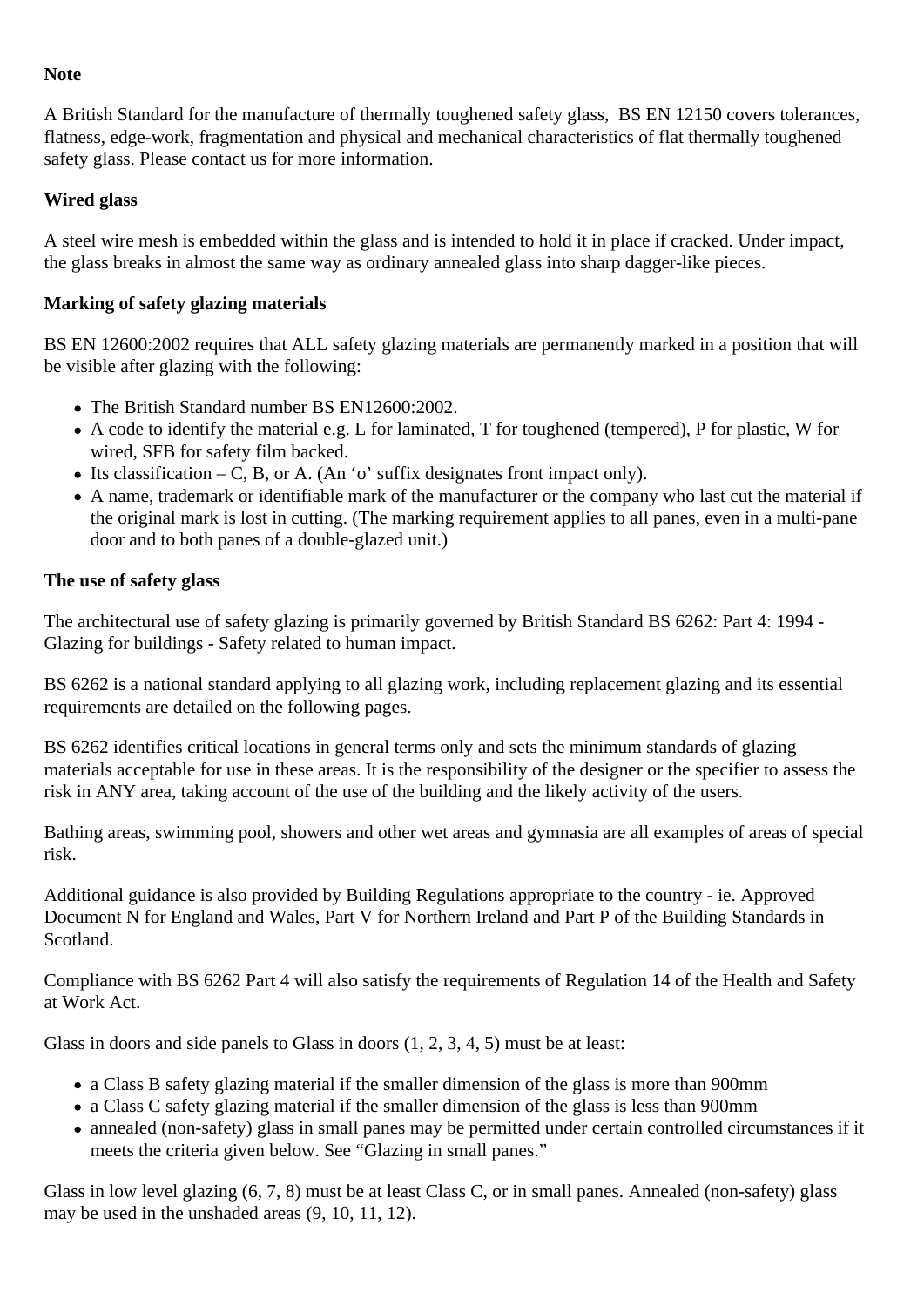Robust annealed glass may be used in commercial frontages, details of which are given later in this section.



### **Permanent screen protection**

The use of annealed (non-safety) glass is permitted in a critical location if protected by a permanent, robust screen. The screen must prevent the passage of a 75mm diameter sphere and must not be climbable. BS 6262: Part 4 details specific requirements for such screens and the full document should be consulted.



# **Glazing in small panes**

#### (All Critical Areas)

The use of annealed (non-safety) glass is permitted in small panes. Small panes must have a maximum smaller dimension of 250mm and an area not exceeding 0.5m2 . Annealed glass in a small pane must not be less than 6mm thick except in traditional leaded or copper lights if fire-resistance is not required.

Particular care should be taken when using bevelled glass, for example in multi-pane doors, as the thickness at the edges of the glass may be less than the 6mm minimum thickness required by the standard.

### **Bathing areas and areas of special risk**

BS 6262 requires that any glazing forming part of a bath or shower screen, or adjacent to or surrounding a bathing area, swimming pool or other wet areas must be at least a Class C material unless the standard requires the use of a higher class.

In these areas special consideration should be given to the height from floor level that safety glass is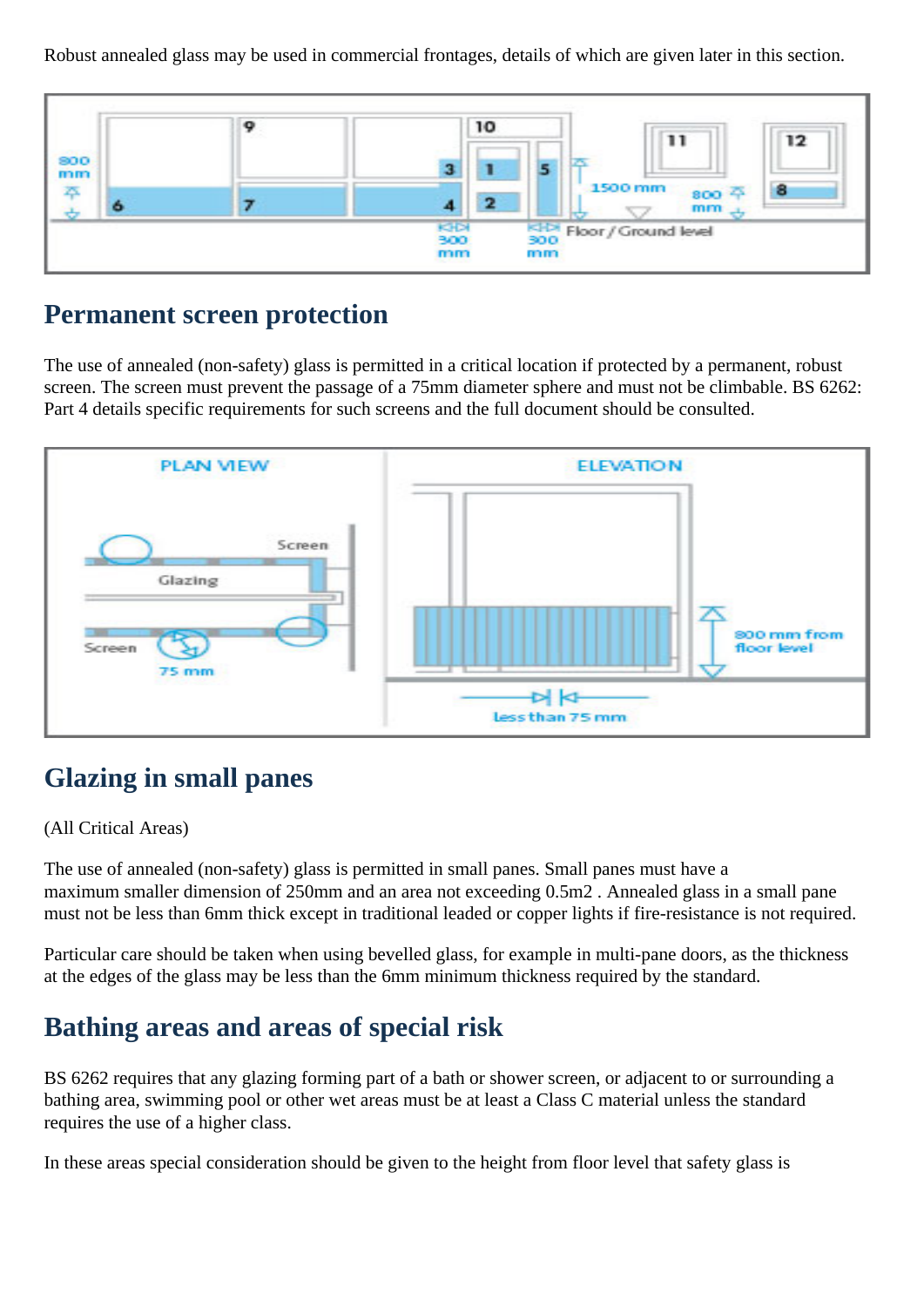specified, as compliance to the minimum requirement of the standard may not afford adequate proted

Consideration should also be given to the breakage characteristics. The fragmentation of toughened small dice-like particles would result in, should it enter the pool, being invisible and practically impossiremove, potentially causing damage to pumps and filters. This can be avoided by using a laminated safety glass such as SGG STADIP on account of the glass fragments remaining adhered to the plastic inter

This requirement also applies to all glazing in areas of special risk such as gymnasia and other place energetic activity. In such areas the designer must consider whether a higher Class is required, or if  $\epsilon$ safeguards such as protective rails or screens, or manifestation, are necessary.

[It may also be concluded from the above that careful consideration must be given to all glazing and  $\mathbf{u}$ those specified as critical in Diagram 1.]

# Commercial frontages

Robust glass (non-safety thick annealed glass) when fully framed is considered suitable for use in lar in non-domestic applications, for example forming fronts to shops, showrooms, offices, factories and buildings.

[However, we strongly recommend the use of a safety glass.] Glass thickness/size limits for annealed that may be used in these locations are shown in Table 1. Wind loads and other loads must also be o when selecting the glass thickness.

BS 6262: Part 4 does not permit the use of these glasses "in doors or side panels to doors". (Areas 1 and 5 of Diagram 1.)

# **Mirrors**

Mirrors must comply with the requirements detailed in Diagram 1 unless:

- Securely fixed to and not more than 25mm away from a solid backing such as a wall or timber of. Such a backing must conform to the impact test requirements of Appendix A of BS 7449.
- The mirror can be impacted from one side only, such as a sliding mirror wardrobe door, in which it must conform to at least Class Co or Bo of BS EN12600:2002 instead of Class C or B. (The 'o classification denotes front impact only).
- For further information on the use of mirrors SGGG MIRALITE REVOLUTION.

# Manifestation

Large areas of transparent glazing can be found both internally and externally in commercial building

If the glass is not immediately obvious, due to the absence of substantial framing or fittings, BS EN12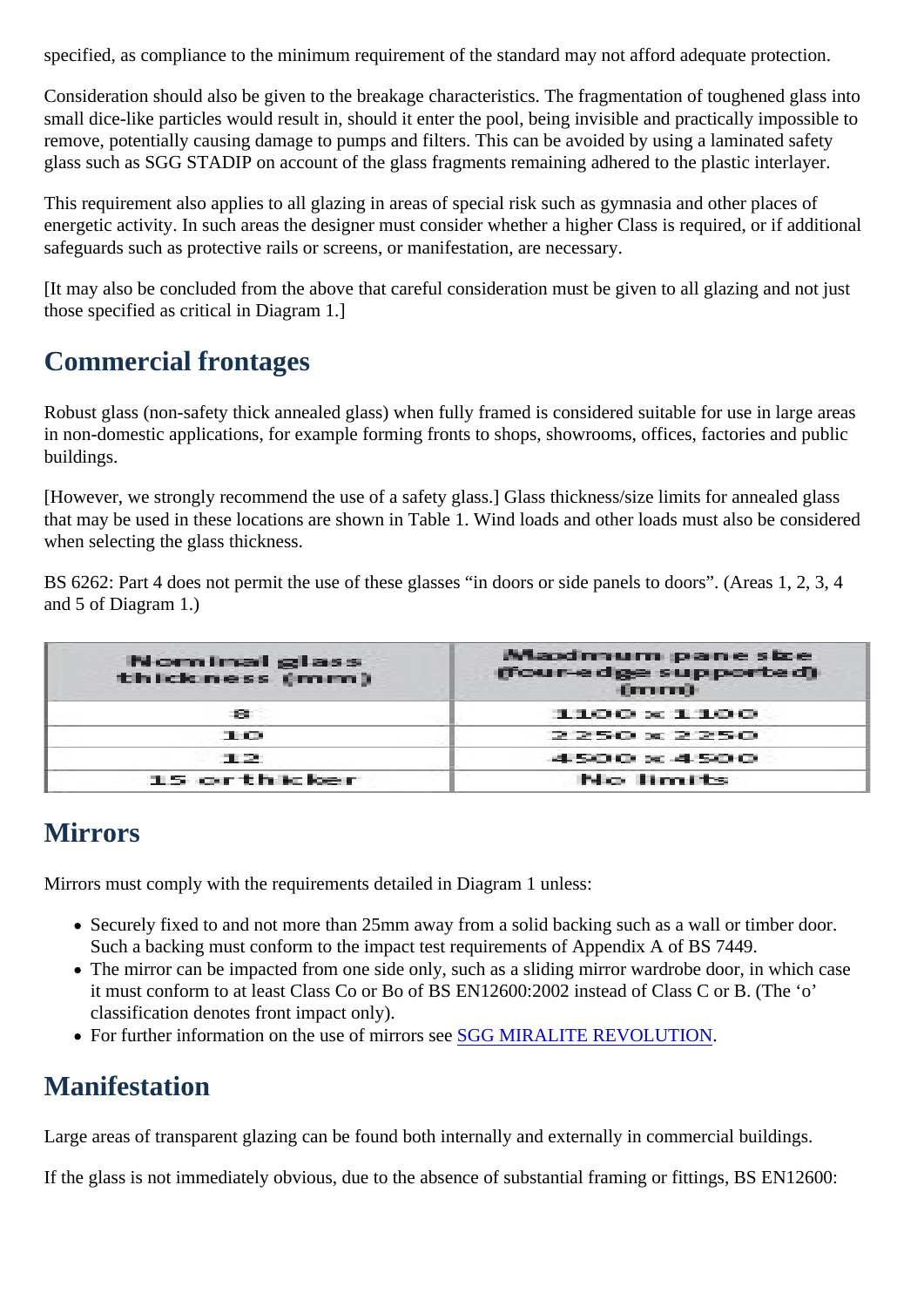2002 part 4 states that it should be made apparent by some other form of manifestation.

The manifestation may take the form of decoration, solid or broken lines, patterns or company logos. It must be of a size to make it immediately noticeable and at an appropriate height between 600mm and 1500mm above floor level.

Special consideration should be given to areas of low level glazing in buildings which may cater for small children as their line of vision may be below normal heights for manifestation.

Manifestation should preferably be permanent, e.g. etching of the glazing. However, if applied materials are used they must be durable and not easily removed.

# **Glass in furniture**

The use of glass in furniture (excluding tables or trolleys) is governed in the UK by BS 7449: 1991 - Specification for inclusion of glass in the construction of furniture, other than tables or trolleys, including cabinets, shelving systems and wall hung or free standing mirrors.

This standard specifies performance, thickness and other requirements to ensure the reasonable safety of flat glass having a minimum total area of at least 0.06 m2. BS 7449 applies to cabinets, shelving systems, wall hung or free standing mirrors, storage furniture and bathroom cabinets. It does not apply to the use of glass in kitchen cabinets or catering furniture. The use of glass in the construction of tables and trolleys is detailed in BS 7376: 2004 Specification for inclusion of glass in the construction of tables or trolleys. This standard differentiates between glass that is supported over its entire area and that which is not. It advises minimum BS 6206 classification, glass thickness and support details to ensure the reasonable safety of flat glass having a total area of at least 0.02m2.

The following information is intended for guidance in specifying a suitable glass type and thickness.

It is stressed that the full standards should be consulted to avoid any misinterpretation.



*Glass in tables or trolleys*

# **Glass that is not supported over its entire area**

When the glass is moved to extreme positions in any direction horizontally it shall overlap all supports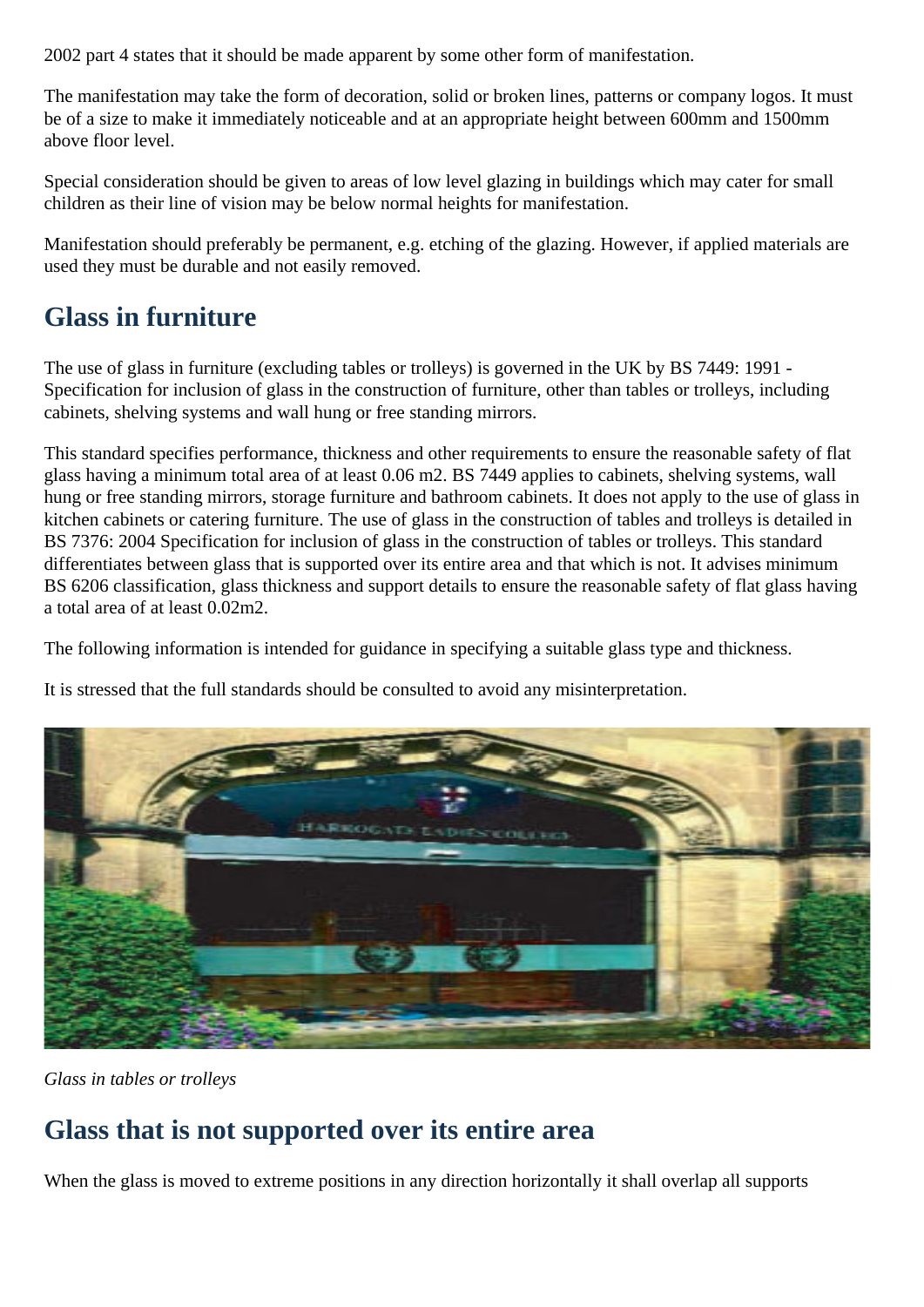simultaneously by at least 6mm. The minimum horizontal area of each support shall be 36mm2.

Table 2

| Area of glass (m*)      | <b>Nominal thickness</b>      | <b>Minimum</b>                          | Nominal thickness (mm)                 |                                               |  |  |  |
|-------------------------|-------------------------------|-----------------------------------------|----------------------------------------|-----------------------------------------------|--|--|--|
|                         | (mm) annealed<br>soc PLANILUX | <b>BS 6206</b><br><b>classification</b> | <b>Toughened glass</b><br>s og SECURIT | Laminated glass<br><b>SOG STADIP</b><br>2.6.4 |  |  |  |
| < 0.25                  | 2.10                          | <b>CLASS C</b>                          | 24.0                                   |                                               |  |  |  |
| $> 0.25$ to $\leq 0.50$ | 2.10                          | <b>CLASS C</b>                          | 2.5.0                                  | 2.6.4                                         |  |  |  |
| $> 0.50$ to $\leq 0.75$ | 2:12                          | <b>CLASS C</b>                          | 2.6.0                                  | 2.6.4                                         |  |  |  |
| $> 0.75$ to $\leq 1.50$ | 2.15                          | <b>CLASS B</b>                          | 28.0                                   | 28.4                                          |  |  |  |
| >1.50                   | >19                           | <b>CLASS A</b>                          | 210.0                                  | 210.8                                         |  |  |  |

### **Glass that is supported over its entire area**

Glass which has an area no greater than 1.5m 2 , shall comply with the relevant nominal thickness given in table 3.

| Area of glass (m <sup>-</sup> ) | <b>Nominal thickness</b><br>(mm) annealed<br><b>SGGPLANILUX</b> | Toughened<br>glass<br>soc SECURIT | <b>Laminated</b><br>glass<br><b>SGG STADIP</b> | Film backed glass |  |  |
|---------------------------------|-----------------------------------------------------------------|-----------------------------------|------------------------------------------------|-------------------|--|--|
| 50.5                            | 24.0                                                            | 2.4.0                             | 24.4                                           | 24.0              |  |  |
| $>0.5$ tos 1.0                  | 25.0                                                            | 2.4.0                             | 2.4.4                                          | 2.4.0             |  |  |
| $>1.0$ tos $1.5$                | 26.0                                                            | 24.0                              | 24.4                                           | 24.0              |  |  |
| $>1.5***$                       | N/A                                                             | 2.4.0                             | >4.4                                           | N/A               |  |  |

### **Edgework, bevelling and drilling**

Exposed edges of glass should be edgeworked or bevelled, see page 155 for range of edge finishes available.

There are various restrictions on the drilling of holes in toughened glass, see SGG SECURIT page 193 for more detail.

Drilling holes in glass other than that which is to be toughened can weaken it. In general laminated glass should not be drilled.

### **Contact of glass with other materials**

Hard materials such as other glass, metal or stone should not be allowed to come into direct contact with the edges or surface of the glass.

Separation should be ensured by the use of suitable bushes and gaskets.

|                                      | Smaller dimension (width or height) |                           |  |
|--------------------------------------|-------------------------------------|---------------------------|--|
| Less than 900mm                      |                                     | More than 900mm           |  |
| <b>BS 6206</b><br>Class C            |                                     | <b>BS 6206</b><br>Class B |  |
| <b>Minimum thickness</b>             |                                     | <b>Minimum thickness</b>  |  |
| 3mm                                  | <b>Fully framed</b>                 | 3mm                       |  |
| Partially framed or unframed<br>4mm. |                                     | Groupo.                   |  |

### **Glass in furniture other than tables or trolleys**

Horizontal glass supported over its entire area should comply with Table 3. Glass used to form the external surfaces (excluding horizontal glass supported over its entire area) and which is "unbacked" should comply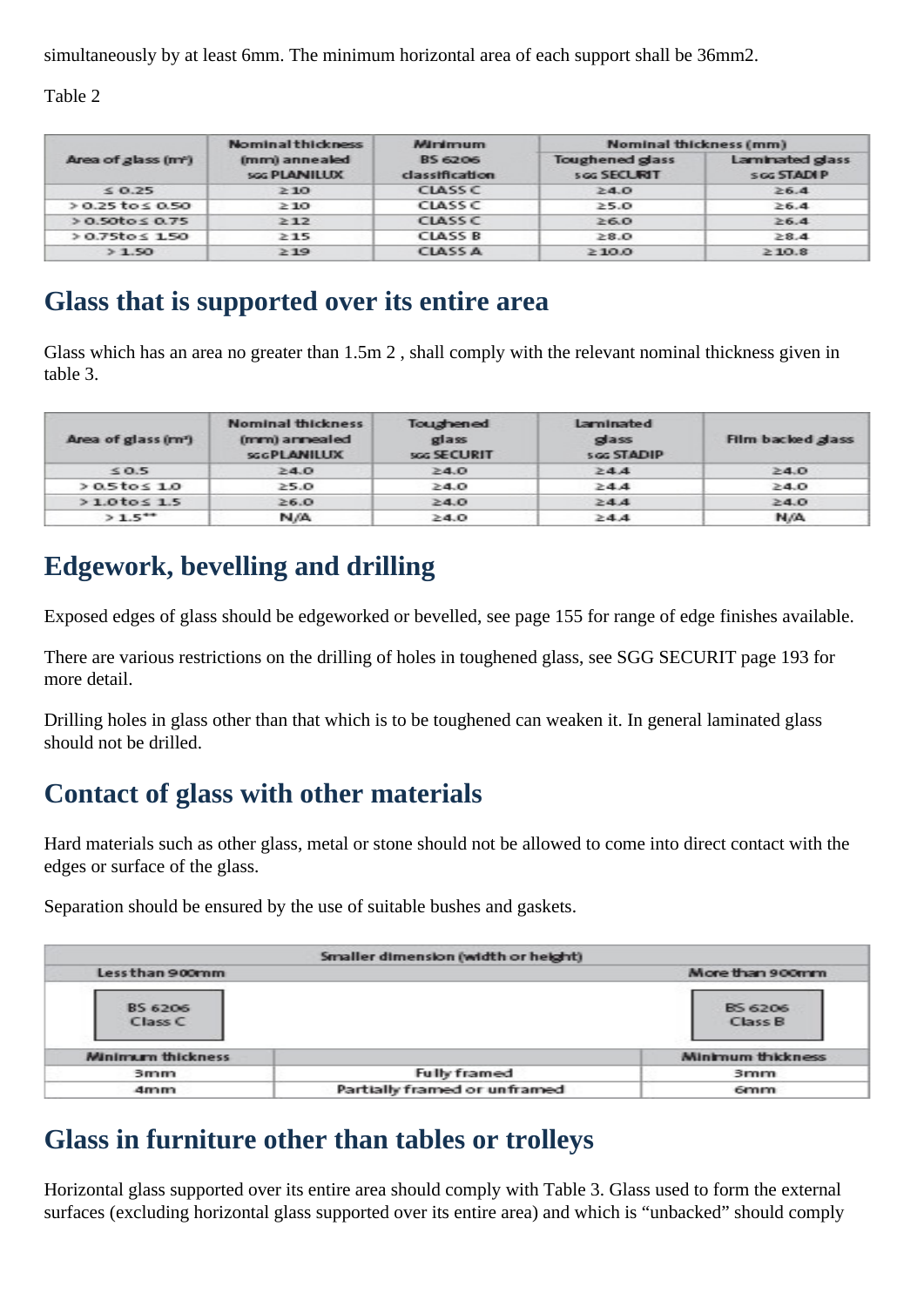with the requirements of figure 1. "Unbacked" glass is either glass that has no backing immediately behind its entire area or is fixed to a backing or backboard that does not pass the impact test (Appendix A) of BS 7449.

This includes glass doors, mirror doors, mirrors and glass panels. Vertical glass that is parallel to and less than 25mm from a wall when in the intended position of use is not classed as unbacked glass.



All SGG SECURIT toughened glass is Class A to BS 6206, for the safety classification of SGG STADIP see page 203.

Sliding doors and fixed glass retained in a rebate or groove: The edge cover provided by the rebate or groove shall be at least 4mm or equal to the glass thickness if this is greater than 4mm.

Hinged doors, lids or flaps incorporating framed or unframed glass: All hinged components incorporating glass must be tested to Appendix C of BS 7449. This involves loading and slamming tests to be performed by the furniture manufacturer which must not result in damage to the glass nor whole or partial detachment from the unit either by structural failure of a hinge or slippage in hinge mounting.

### **Glass shelves**

Glass shelves that are not fully enclosed in a cabinet shall be a Class C safety glass to BS EN12600:2002 as a minimum.

This requirement is most easily met by using SGG SECURIT toughened glass. Annealed glass is acceptable for use as shelves only when fully enclosed within a cabinet.

When the shelf is moved to extreme positions horizontally it must still overlap all supports by at least 4mm. Furniture with doors must comply with this requirement when the doors are open.

With the furniture or shelving system tilted to an angle of 30° plus or minus 2° the shelf must still be retained.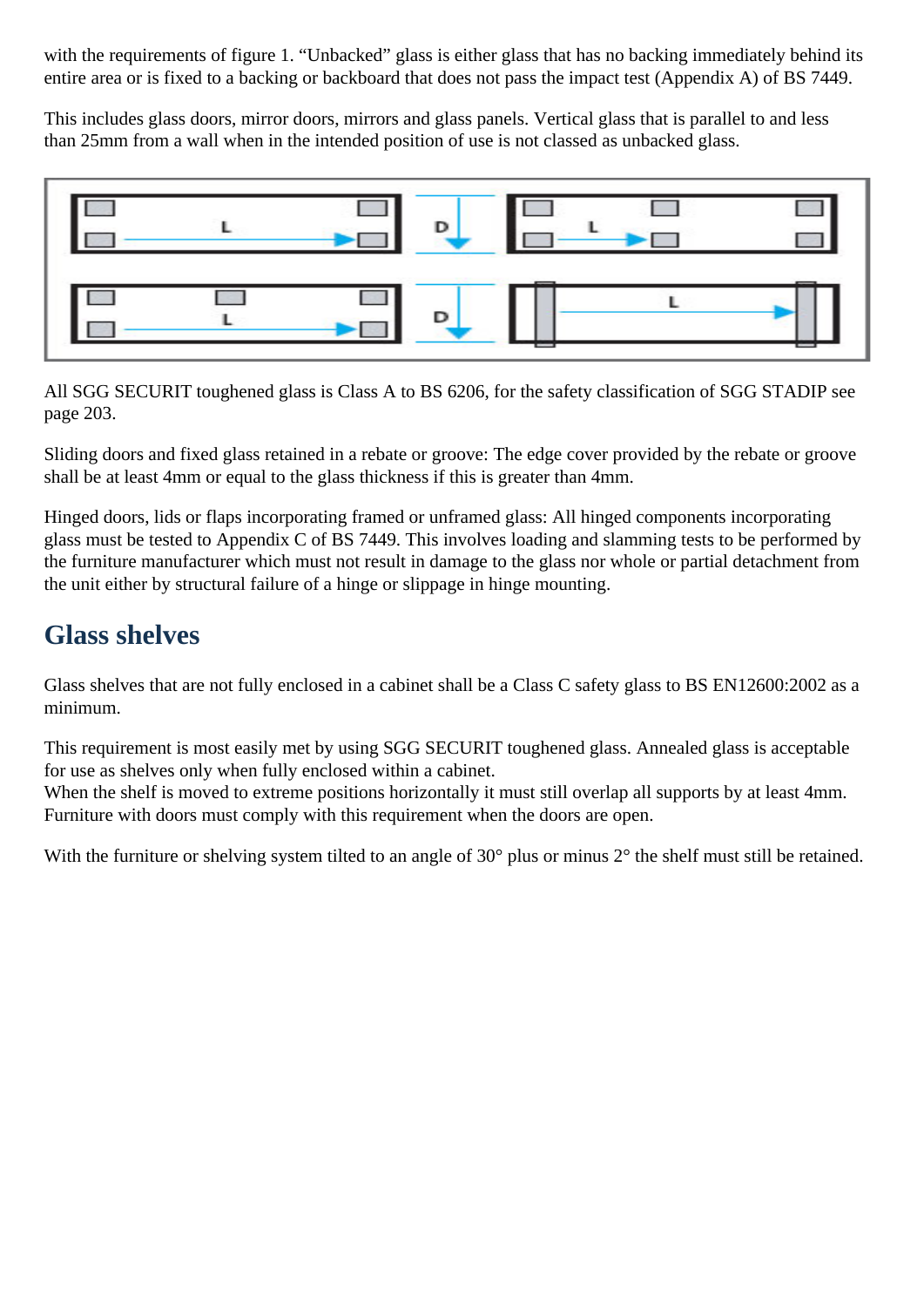Furniture with doors must comply with this requirement when the doors are open.

| Type<br>of glass | Nominal thickness<br>t of glass (mm) | X, the maximum evenly distributed safe load per unit area<br>in kg/m <sup>3</sup> supported by the following lengths L of glass (in mm) |      |      |      |      |      |      |         |      |      |      |      |      |                |              |                |
|------------------|--------------------------------------|-----------------------------------------------------------------------------------------------------------------------------------------|------|------|------|------|------|------|---------|------|------|------|------|------|----------------|--------------|----------------|
|                  |                                      | 300                                                                                                                                     | 400  | 500  | 600  | 650  | 700  | 750  | 800     | 850  | 900  | 1000 | 1100 | 1200 | 1300           | 1400         | 1500           |
| Annealed         |                                      | 153                                                                                                                                     | 86   | 55   | 38   | 33   | 28   | 24   | $^{21}$ | 19   | 17   | 14   | 11   | 10   | 8              | 7.           | 6              |
|                  | 5                                    | 244                                                                                                                                     | 137  | 88   | 61   | 52   | 45   | 39   | 34      | 30   | 27   | 22   | 18   | 15   | 13             | 11           | 10             |
|                  | 6                                    | 356                                                                                                                                     | 200  | 128  | 89   | 76   | 65   | 57   | 50      | 44   | 40   | 32   | 26   | 22   | 19             | 16           | 14             |
|                  | 8                                    | 627                                                                                                                                     | 353  | 226  | 157  | 134  | 115  | 100  | 88      | 78   | 70   | 56   | 47   | 39   | 33             | 29           | 25             |
|                  | 10                                   | 995                                                                                                                                     | 559  | 358  | 249  | 212  | 183  | 159  | 140     | 124  | 111  | 90   | 74   | 62   | 53             | 46           | 40             |
|                  | 12                                   | 1447                                                                                                                                    | 814  | 521  | 362  | 308  | 266  | 232  | 203     | 180  | 161  | 130  | 108  | 90   | $\overline{H}$ | 66           | 58             |
| Laminated        | 4                                    | 69                                                                                                                                      | 39   | 25   | 17   | 15   | 13   | 11   | 10      | 9    | 8    | 6    | 5    | 4    | 4              | $\mathbf{3}$ | з              |
|                  | 6                                    | 166                                                                                                                                     | 93   | 60   | 41   | 35   | 30   | 27   | 23      | 21   | 18   | 15   | 12   | 10   | $\mathbf{9}$   | 8            | $\overline{7}$ |
|                  | 8                                    | 305                                                                                                                                     | 172  | 110  | 76   | 65   | 56   | 49   | 43      | 38   | 34   | 27   | 23   | 19   | 16             | 14           | 12             |
|                  | 10                                   | 487                                                                                                                                     | 274  | 175  | 122  | 104  | 89   | 78   | 69      | 61   | 54   | 44   | 36   | 30   | 26             | 22           | 19             |
|                  | 12                                   | 711                                                                                                                                     | 400  | 256  | 178  | 152  | 131  | 114  | 100     | 89   | 79   | 64   | 53   | 44   | 38             | 33           | 28             |
| Toughened        | 4                                    | 988                                                                                                                                     | 417  | 213  | 123  | 97   | 78   | 63   | 52      | 43   | 37   | 27   | 20   | 15   | 12             | 10           | 8              |
|                  | 5.                                   | 1991                                                                                                                                    | 840  | 430  | 249  | 196  | 157  | 127  | 105     | 88   | 74   | 54   | 40   | 31   | 24             | 20           | 16             |
|                  | 6                                    | 2997                                                                                                                                    | 1482 | 759  | 439  | 345  | 276  | 225  | 185     | 154  | 130  | 95   | 71   | 55   | 43             | 35           | 28             |
|                  | 8                                    | 5283                                                                                                                                    | 2972 | 1775 | 1027 | 808  | 647  | 526  | 433     | 361  | 304  | 222  | 167  | 128  | 101            | 81           | 66             |
|                  | 10                                   | 8383                                                                                                                                    | 4716 | 3018 | 2054 | 1615 | 1293 | 1051 | 866     | 722  | 608  | 444  | 333  | 257  | 22             | 162          | 131            |
|                  | 12                                   | 12197                                                                                                                                   | 6861 | 4391 | 3049 | 2598 | 2240 | 1845 | 1520    | 1268 | 1068 | 778  | 585  | 450  | 354            | 284          | 231            |
| Cast             | 4                                    | 129                                                                                                                                     | 73   | 47   | 32   | 28   | 24   | 21   | 18      | 16   | 14   | 12   | 10   | 8    | $\overline{7}$ | 6            | 5              |
|                  | 6                                    | 320                                                                                                                                     | 180  | 115  | 80   | 68   | 59   | 51   | 45      | 40   | 36   | 29   | 24   | 20   | 17             | 15           | 13             |
|                  | 10                                   | 895                                                                                                                                     | 503  | 322  | 224  | 191  | 164  | 143  | 126     | 111  | 99   | 81   | 67   | 56   | 48             | 41           | 36             |

A shelf must not tip or the supports fail when a load equivalent to 50% of the maximum evenly distributed safe load and covering an area of 75mm x 75mm is applied at any position on it for at least 10 seconds.

The maximum evenly distributed safe load that a shelf can support is dependent on glass type, thickness, width and the span of the glass between supports.

The maximum evenly distributed safe load for a rectangular shelf can be calculated from the following equation:

#### **Maximum evenly distributed safe load (kg) = X L D**

Where:

 $X =$  maximum evenly distributed safe load per unit area in kg/m2 from table 3. L = the unsupported span of the shelf in metres (see figure 2)  $D =$  the depth of the shelf in metres.

### **Glass as guarding**

When glass is used to protect a change in level whether it is as part of a balustrade, screen or window it is said to be acting as guarding. The changes in level requiring protection may be as small as 380mm and apply to both external and internal applications irrespective of whether the drop is to the outside or to the inside of the building.

General guidance is provided by Approved Document K of the Building Regulations which refers to BS 6180: Barriers in and about buildings 1999 for more detailed recommendations.

For domestic applications guarding is to be provided to protect changes in level greater than 600mm. In commercial applications, guarding is to be provided where there is a change in level of 380mm or the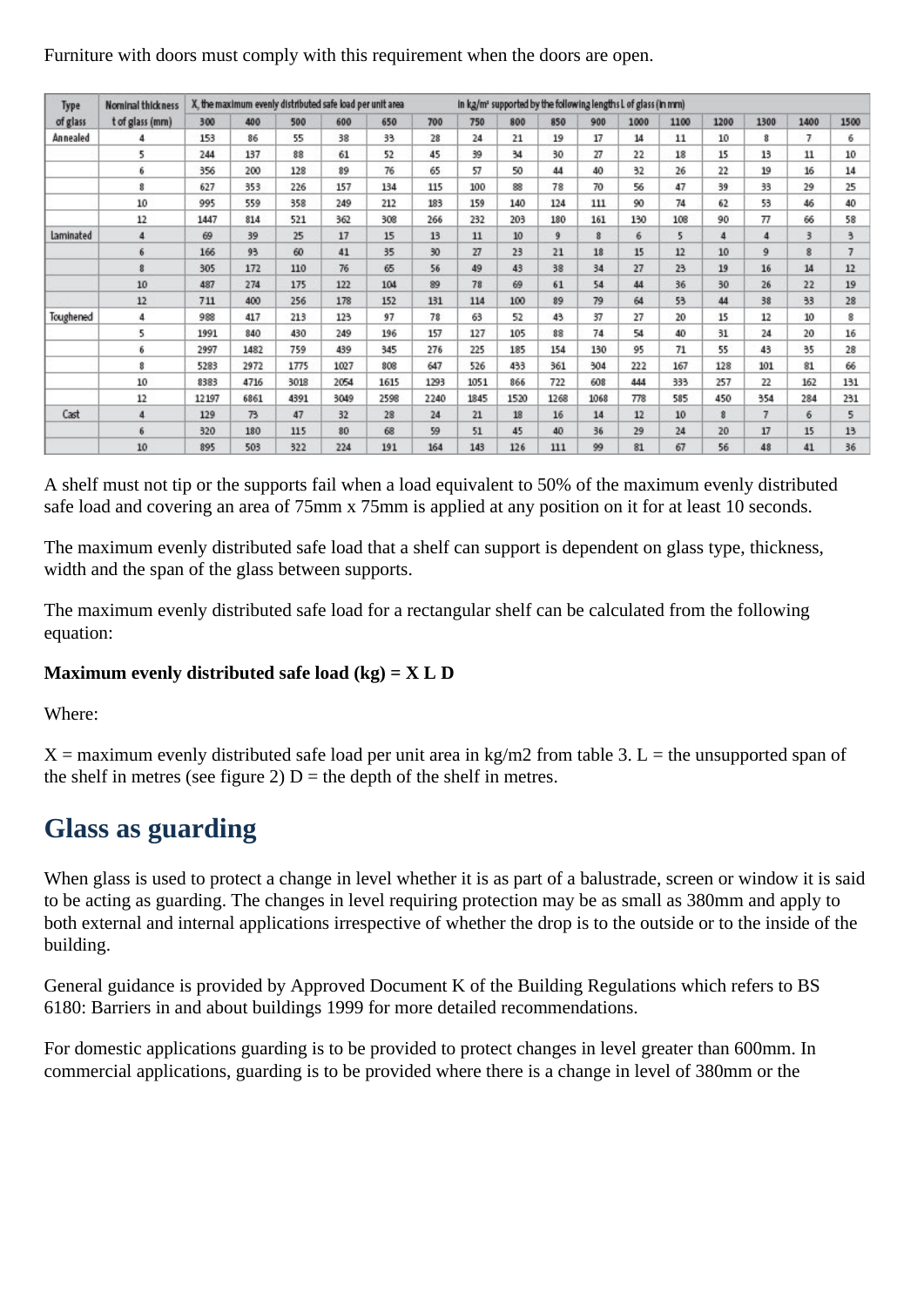equivalent of two stair risers.



In all buildings, where glazing is protecting a change of level as described opposite, and the glass is within 800mm of the finish floor level (FFL), it must have sufficient strength to "provide containment". This means that wherever glass forms part of a barrier protecting a change in level and is within 800mm of finish

floor level, it must resist penetration and prevent people from falling through the barrier. Barriers should be designed so that the risk of people falling, rolling, sliding or slipping through gaps is

minimised.

Where barriers are to be used in dwellings and other buildings in which children will be present, consideration of the design should be made to ensure that any gaps are less than 100mm and that the barrier cannot be easily climbed.

### **Barrier heights**

Minimum barrier heights are given in BS 6180 and are shown in Table 5 below.

| <b>Building use</b>    | <b>Position of barrier</b>                                                                                                                                   | <b>Height</b>                                                                  |  |  |
|------------------------|--------------------------------------------------------------------------------------------------------------------------------------------------------------|--------------------------------------------------------------------------------|--|--|
| Single family dwelling | I) Barriers in front of a window<br>II) Stairs, landings, ramps, edges of internal floors                                                                    | <b>SOOmm</b><br>900mm                                                          |  |  |
| Single family dwelling | III) Barriers in front of a window<br>IV) Stairs<br>V) Balconies and stands, etc. having fixed seating<br>within 530mm of the barrier<br>VI) Other positions | SOOmm.<br>900mm<br><b>SOOmm</b><br>and the company of the company of<br>1100mm |  |  |

As illustrated in Table 5 above, depending on the application and their location, barriers can be of heights between 800 and 1100mm.

However for design purposes the height of the barrier is always taken as 1100mm from finish floor level. This is assumed to be the height of the fulcrum of the average human body.

# **Design Loads**

The loads used in the design of barriers incorporating glass largely depend on their location within a building and the building use, and should be determined

in accordance with BS 6399 part 1: Loading for buildings - Code of practice for dead and imposed loads 1996. This specifies three design loads which barriers must be capable of withstanding:

• a uniformly distributed horizontal line load (kN/m) for the barrier, applied on a horizontal line 1100mm above finished floor level.

• a uniformly distributed load also known as UDL, (kN/m2), this load is applied over the entire surface of the glass panel.

• a point load (kN), this is a concentrated load applied to the glass panel generally over a square contact area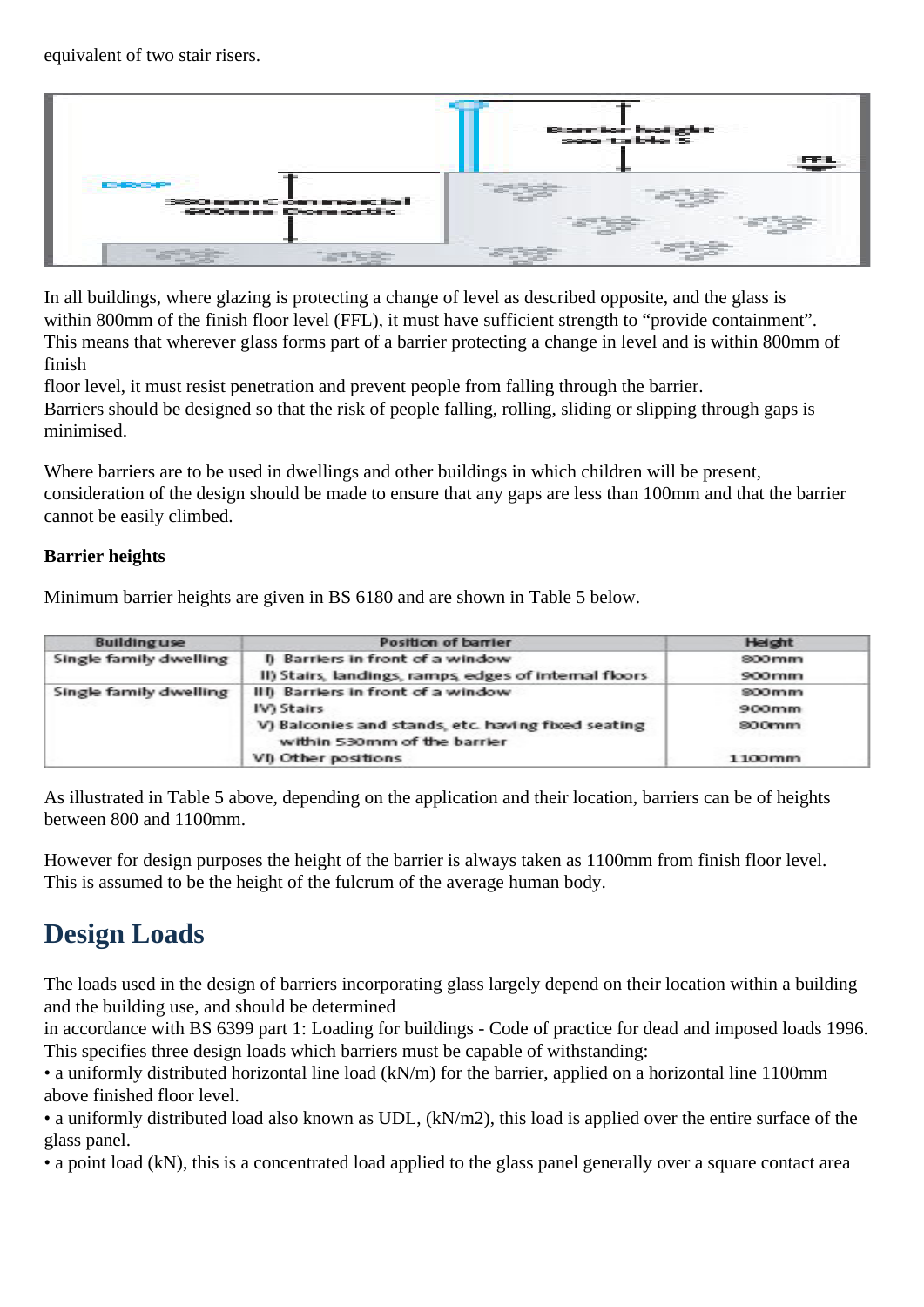of 50mm sides.

The loads are considered separately and are not cumulative. The design should take into account the most unfavourable likely imposed loads without excessive deflection or distortion. Deflection limits for barriers are given in BS 6180.

Where a building has several uses, either the worst case should be assumed or several barriers used as appropriate to each area.

If the barrier is external then the barrier must also be designed to withstand wind loads as outlined in BS 6399 part 2 Code of Practice for windloads.

There are basically three recognised types of barrier that can incorporate glass:

### **Full height barriers**

Full height barriers can take many forms and are not necessarily composed of full floor to ceiling glass. Where any part of a glazed structure, whether it forms the whole or part of a wall element, extends below the minimum barrier heights given in table 5 and is protecting a change in level as described earlier, it is classed as a full height barrier.

Examples of some of the various types of full height barrier are illustrated below:



Any glass forming part of a full height the infill panels. The glass is not barrier that extends partly or totally designed to provide any support to the below the minimum barrier height main frame. The glass in barriers with should withstand the appropriate infill infill panels should be designed to design loads relating to the building resist the design infill loads that are occupancy and also conform to the safety appropriate to building occupancy, glazing requirements of BS 6262 Part 4. and to provide containment.

Where the glass is coincident with the This means that under impact at minimum barrier height it should also appropriate design loads the glass be capable of sustaining the uniformly should not break or it should distributed horizontal line load.

#### **Barriers with glass infills**

These types of barrier are commonly referred to as glass balustrades and consist of a main frame of balusters and top rail with the glass used to form the infill panels. The glass is not designed to provide any support to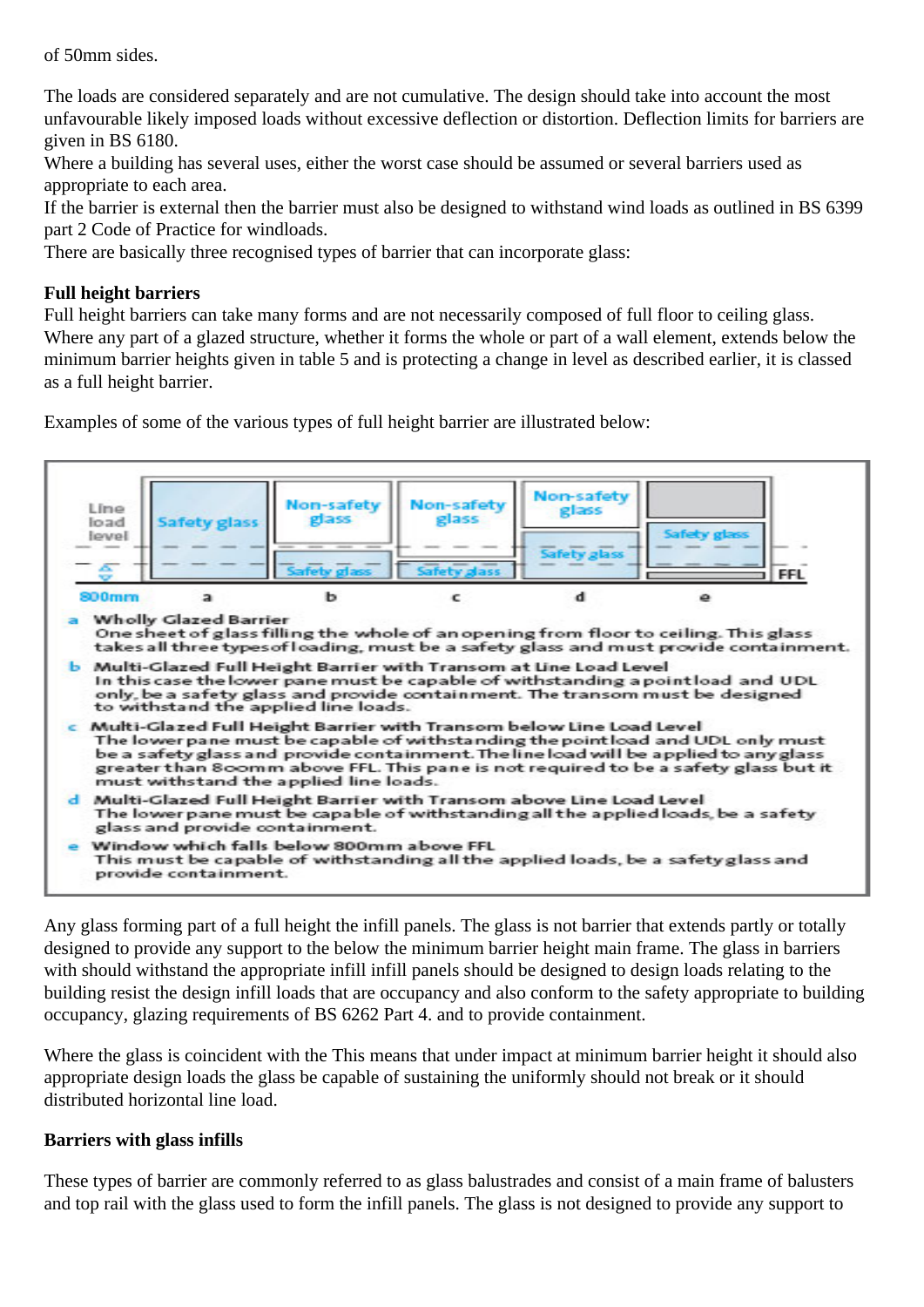the main frame. The glass in barriers with infill panels should be designed to resist the design infill loads that are appropriate to building occupancy, and to provide containment.

This means that under impact at appropriate design loads the glass should not break or it should prevent penetration.

The impact energy on the glass will vary according to the unhindered distance a body can travel in a direction perpendicular to the glass surface.

![](_page_12_Picture_3.jpeg)

This is known as the "free path". BS 6180 defines two impact classes for the basis of designing glass infill panels For a free path of up to 1500mm a minimum Class C, no penetration glass should be used. For a free path of greater than 1500mm a minimum Class A, no penetration glass should be used.

It should be noted that toughened glass (SGG SECURIT) meets the requirements of Class A of BS EN12600:2002 due to its inherent safe breakage characteristics. It is not however classified by BS EN12600:2002 for resistance to penetration which are dependent on the "free path" perpendicular to the glass surface.

| 21500mm | $1500mm$                   |
|---------|----------------------------|
|         | <b>Permanent structure</b> |

Therefore BS 6180 gives the following recommendations for impact classes:

• Class C to BS EN12600:2002 - minimum 6mm toughened glass.

• Class A to BS EN12600:2002 - minimum 10mm toughened glass.

The glass type used for the infill panels must be suitable for the method of fixing employed.

Toughened or toughened laminated glass can be used where the glass is either fully framed, two edge framed, bolt or clip fixed.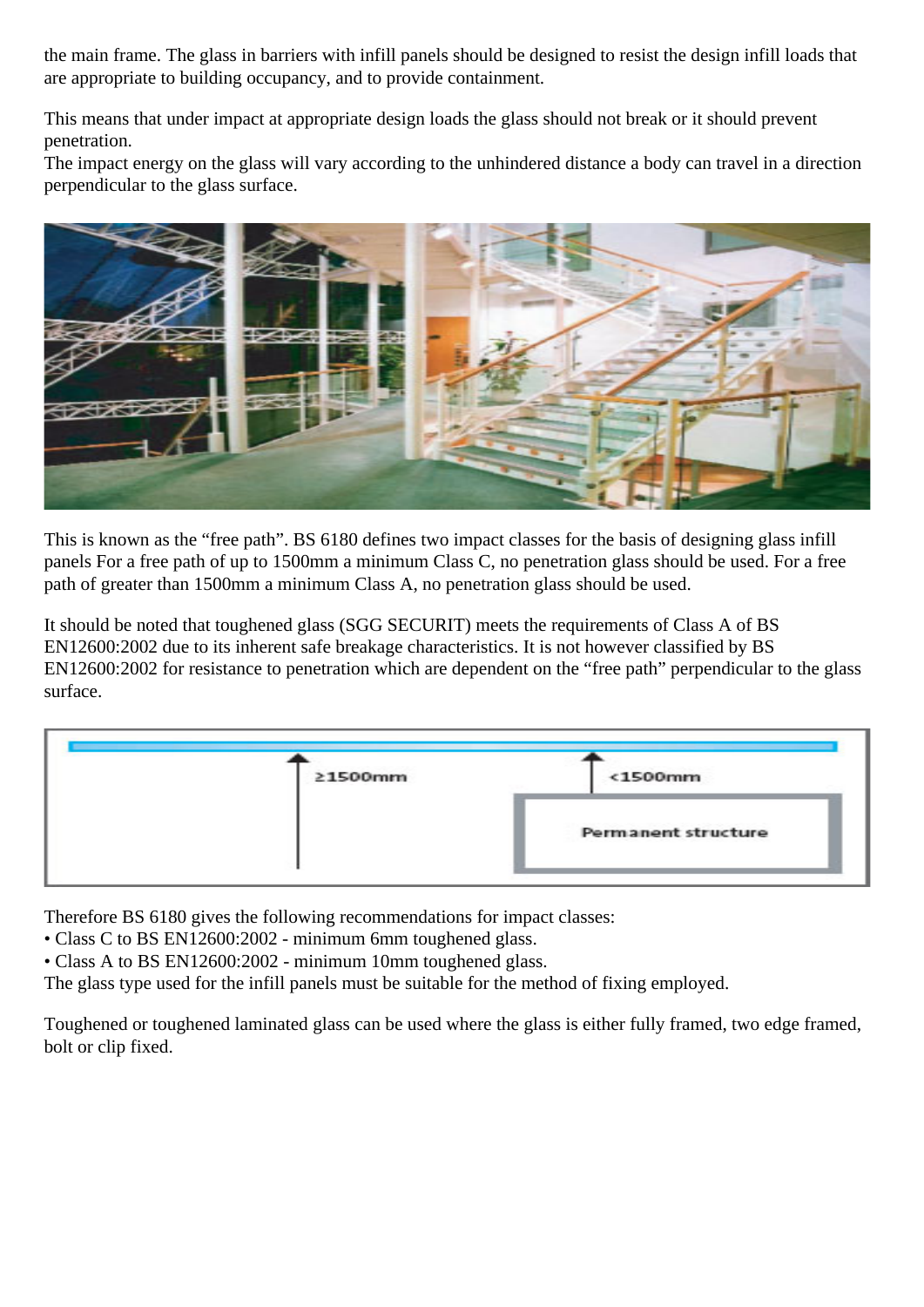Laminated annealed glass is suitable for use in all barriers where the glass is fully framed.

### **Fixing of glass**

Fully framed and two edge framed infill panels

BS 6180 recommends that frame sections give a minimum of 15mm edge cover to the glass.

The frame section and its connections to the main frame should be capable of withstanding the design load transferred through the glass.

### **Bolt fixed infill panels**

Bolted connections should provide clamping plates and gaskets to both sides of the glass, which provide a minimum of 50mm diameter cover to the glass.

The clamping plates should be at least 6mm thick in steel and should be prevented from coming into direct contact with the glass by 1mm thick incompressible fibre gaskets.

It is essential that bolts through the glass panels be surrounded by suitable incompressible bushes of 2mm to 3mm thickness.

The bolt fixings should be towards the corners of the infill panes. Where this is not the case, any cantilevered section of the glass should be restricted to 1/4 of the distance between the bolted connectors.

### **Clip fixed infill panels**

The design of each fixing clip should not be less than 50mm in length and give a minimum depth of cover to the glass of 25mm.

The clips should be at a maximum spacing of 600mm around the periphery of the glass infill panel.

### **Free-standing glass barriers**

The glass in free-standing barriers is clamped to the structure along its bottom edge and has a handrail attached to the top edge.

There are no balusters and the glass is designed to withstand all the appropriate design loads. The glass used in free-standing barriers must be either toughened or toughened laminated.

The most commonly used clamping methods are:

• Point fixing clamps: the clamps on either side of the glass must be a minimum of 100mm by 150mm and be made of a suitable metal of 12mm minimum thickness. There should be at least 2 clamps per metre length. • Continuous clamping systems:

clamps at least 100mm wide should clamp the glass continuously along its entire length from both sides. The clamps should be made of a suitable metal of 12mm minimum thickness with a maximum bolt spacing of 500mm.

• Adhesive systems: where a clamping system, which does not rely on bolts, is used and is fixed by an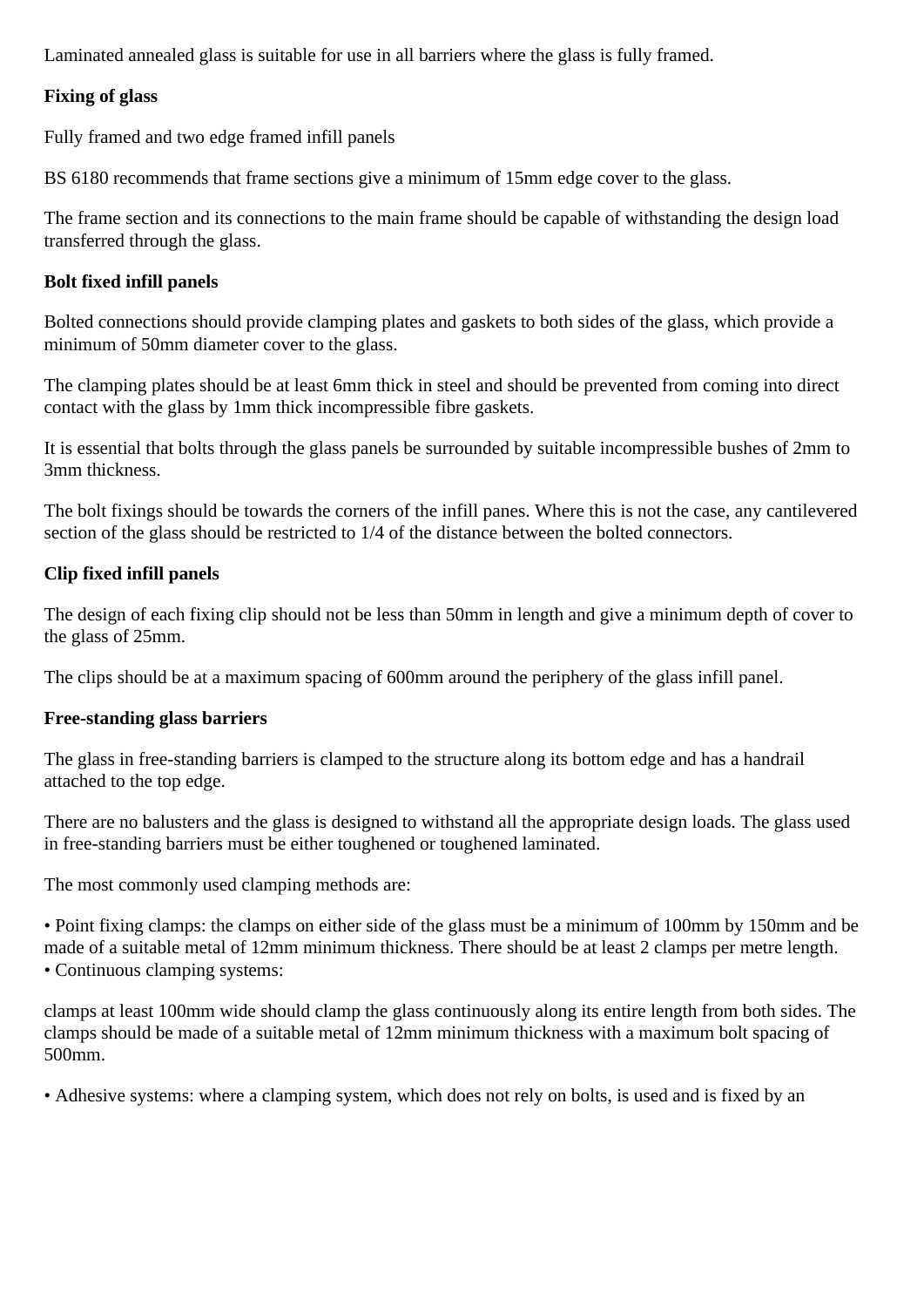adhesive, the depth over which the clamping force operates should be not less than 75mm.

Other clamping methods are detailed in BS 6180.

![](_page_14_Figure_2.jpeg)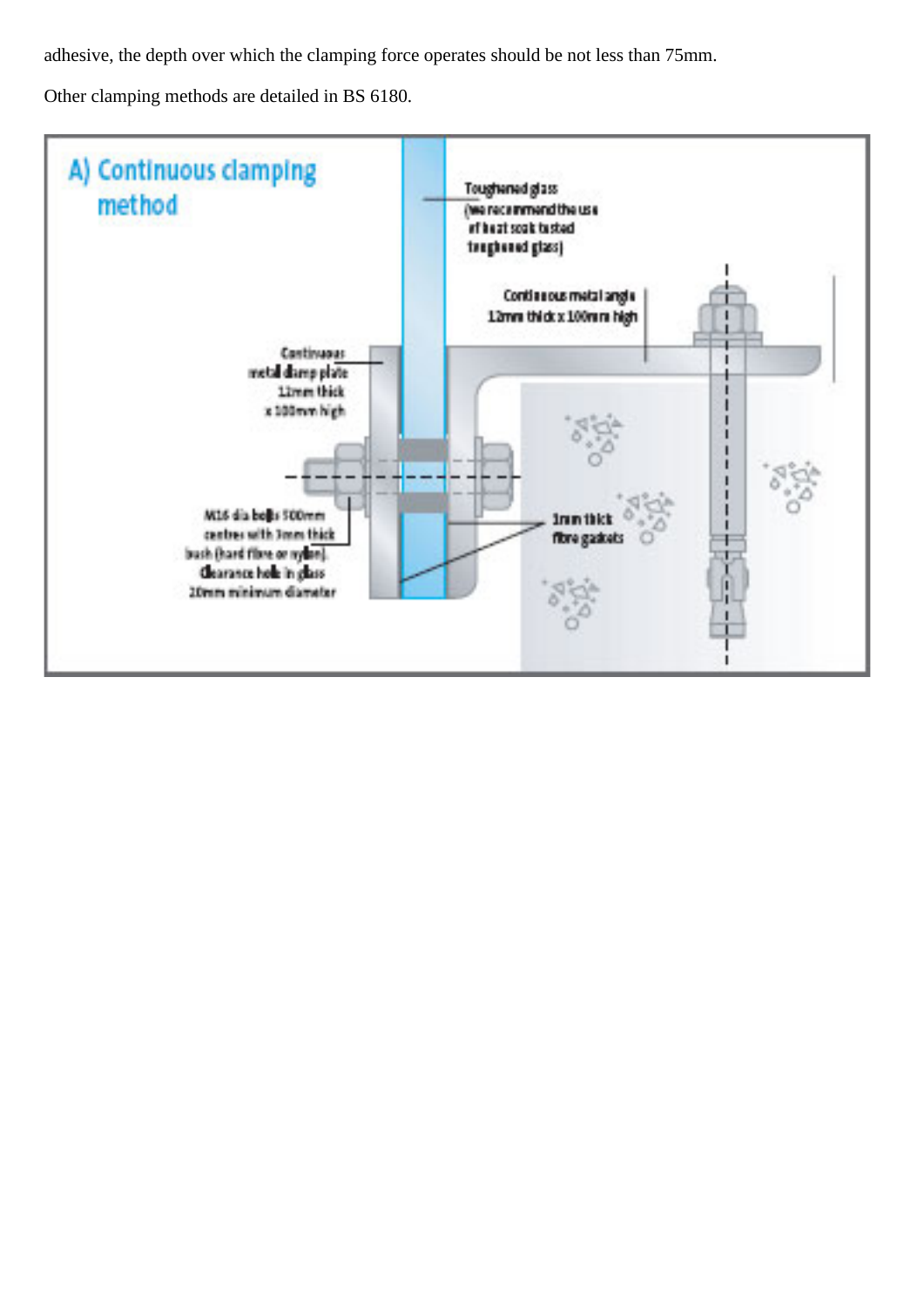![](_page_15_Figure_0.jpeg)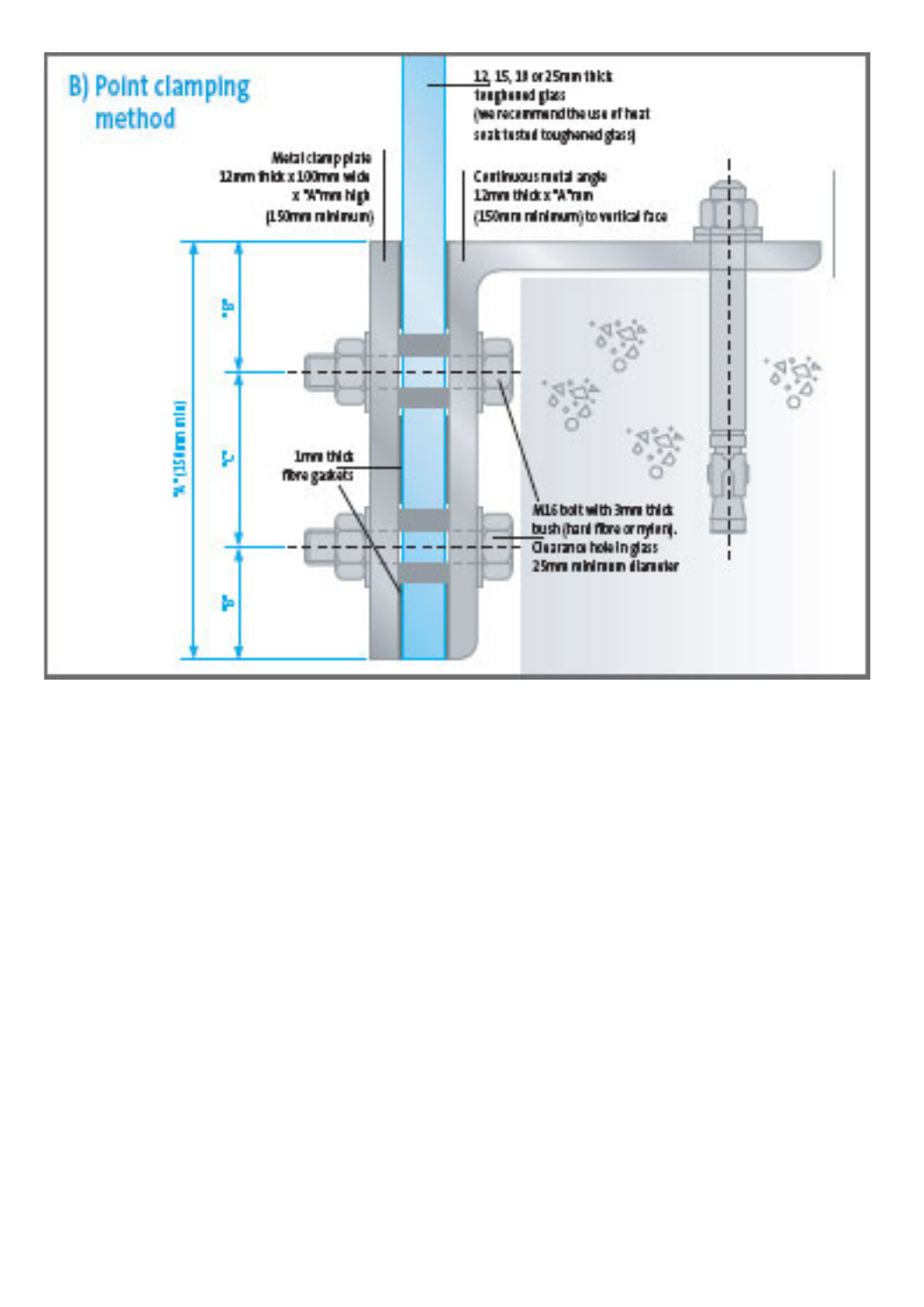![](_page_16_Figure_0.jpeg)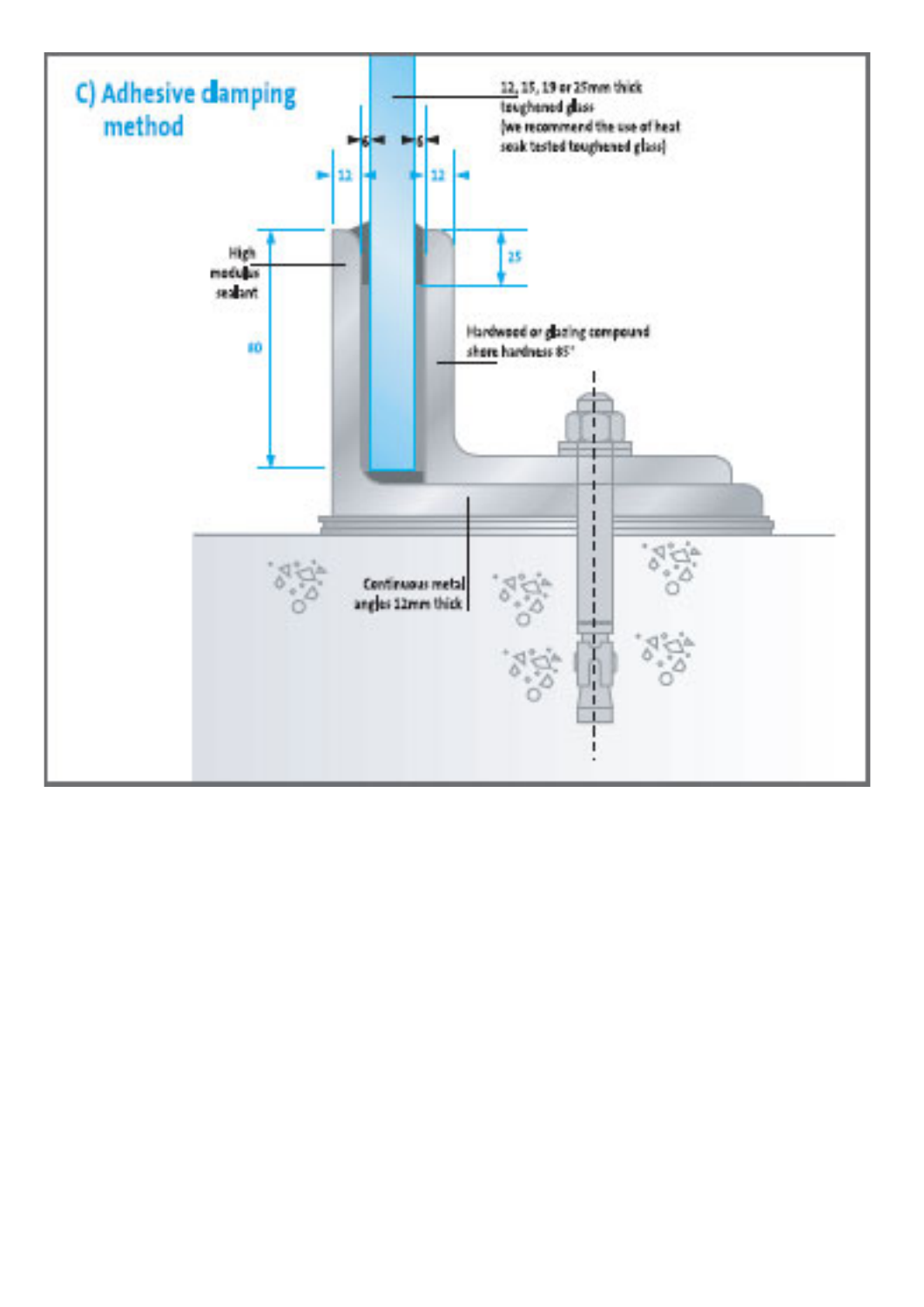![](_page_17_Figure_0.jpeg)

| Glass thickness |                         |     |     |       |
|-----------------|-------------------------|-----|-----|-------|
|                 |                         |     |     |       |
|                 | Minimum dimensions (mm) |     |     |       |
|                 | 150                     | 155 | 186 | 225   |
|                 |                         |     |     |       |
|                 |                         |     | 102 | I DE. |

### **Handrail attachment**

Barriers that protect a change in level that is greater than 600mm should always incorporate a handrail.

A continuous handrail should be attached to the glass in such a manner that, should a glass panel fracture, the handrail will remain in position and will not fail if the uniformly distributed horizontal line load is applied across the resulting gap.

Continuous handrail fixing is recommended by BS 6180 because individual fixing points may introduce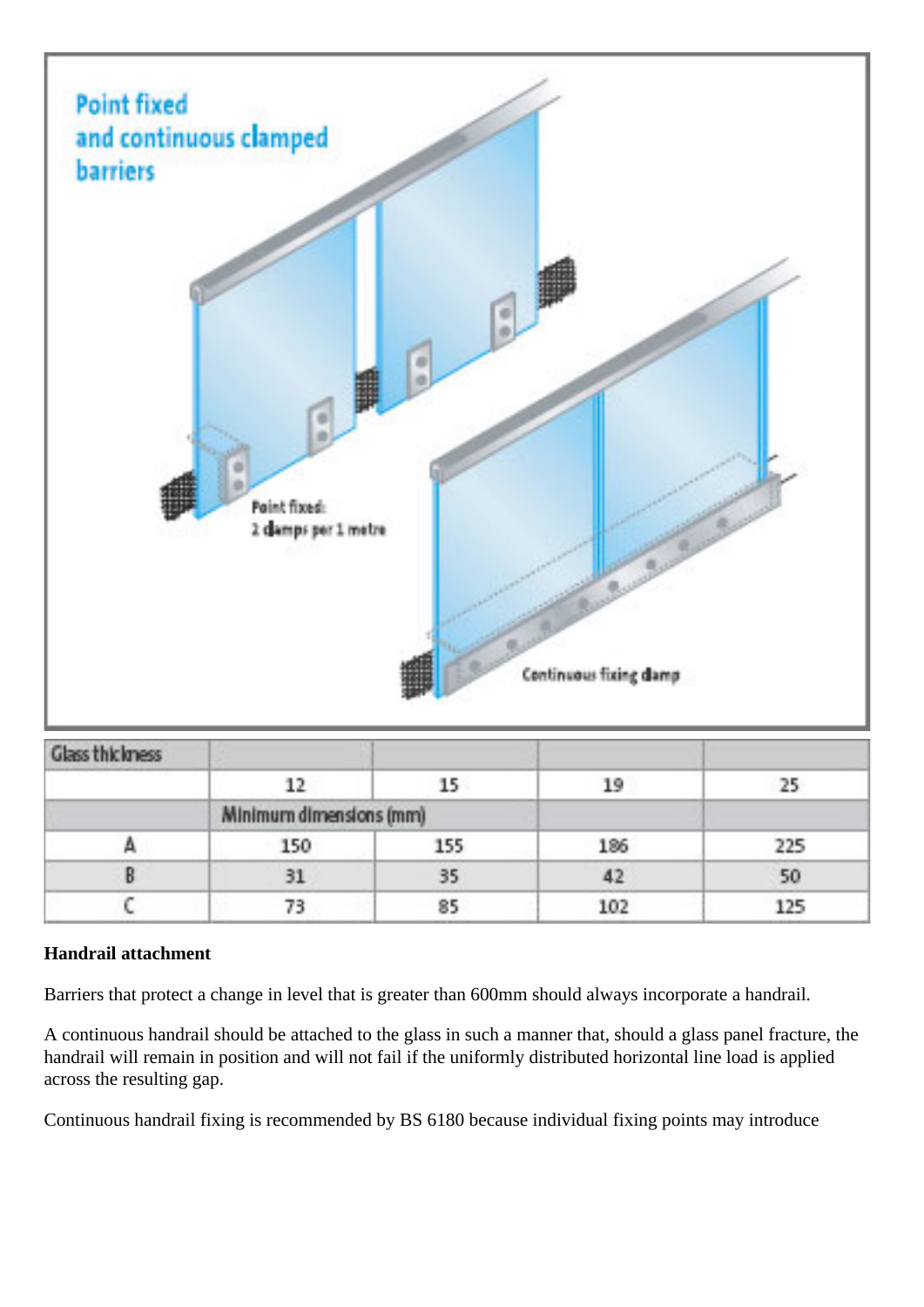# **Overhead glazing**

For the purpose of the GLASS GUIDE, overhead glazing is defined as glazing that is inclined at an angle between horizontal and 75° from horizontal.

Overhead glazing has to withstand a greater range of loadings than vertical glazing and presents specific design and function issues.

### **Loadings**

Like vertical glazing, the infill glass panels of any overhead glazing system must be designed to withstand the stress and deflection caused by wind loads.

This can be both positive pressure, and where the wind acts in suction, negative pressure. Unlike vertical glazing, consideration must also be given to loads caused by the formation of snow, ice and standing water and for the self-weight of the glass itself. The dead load of the self-weight of the glass is a permanent gravity load and imposed loads due to snow, ice and standing water could also potentially be loads for an extended length of time. Glass is significantly weaker to sustained loads such as self-weight and snow loads than it is for uniform loads of short duration. It is therefore essential that consideration be given to the duration of the various loads to be taken into account when specifying glass for use in overhead glazing. The building designer should also consider the safe means of access to overhead glazing for maintenance purposes. Loads incidental to maintenance should never be carried directly by the infilling.

Guidance is provided by BS 5516 1991 Design and installation of sloping and vertical patent glazing.

Loadings for overhead glazing are obtained from BS 6399 part 2 Code of practice for wind loads and BS 6399 part 3 Code of practice for imposed roof loads.

### **Performance**

Due to the inclined angle of overhead glazing, the solar intensity can, for certain orientations, be greater than that of vertical glazing. This increases the levels of thermal stress induced in the glass, particularly where energy-absorbent solar control glasses are specified. Similarly the level of heat loss through inclined glazing can also be higher.

The U-values quoted in the GLASS GUIDE are in accordance with BS EN 673 for vertical glazing and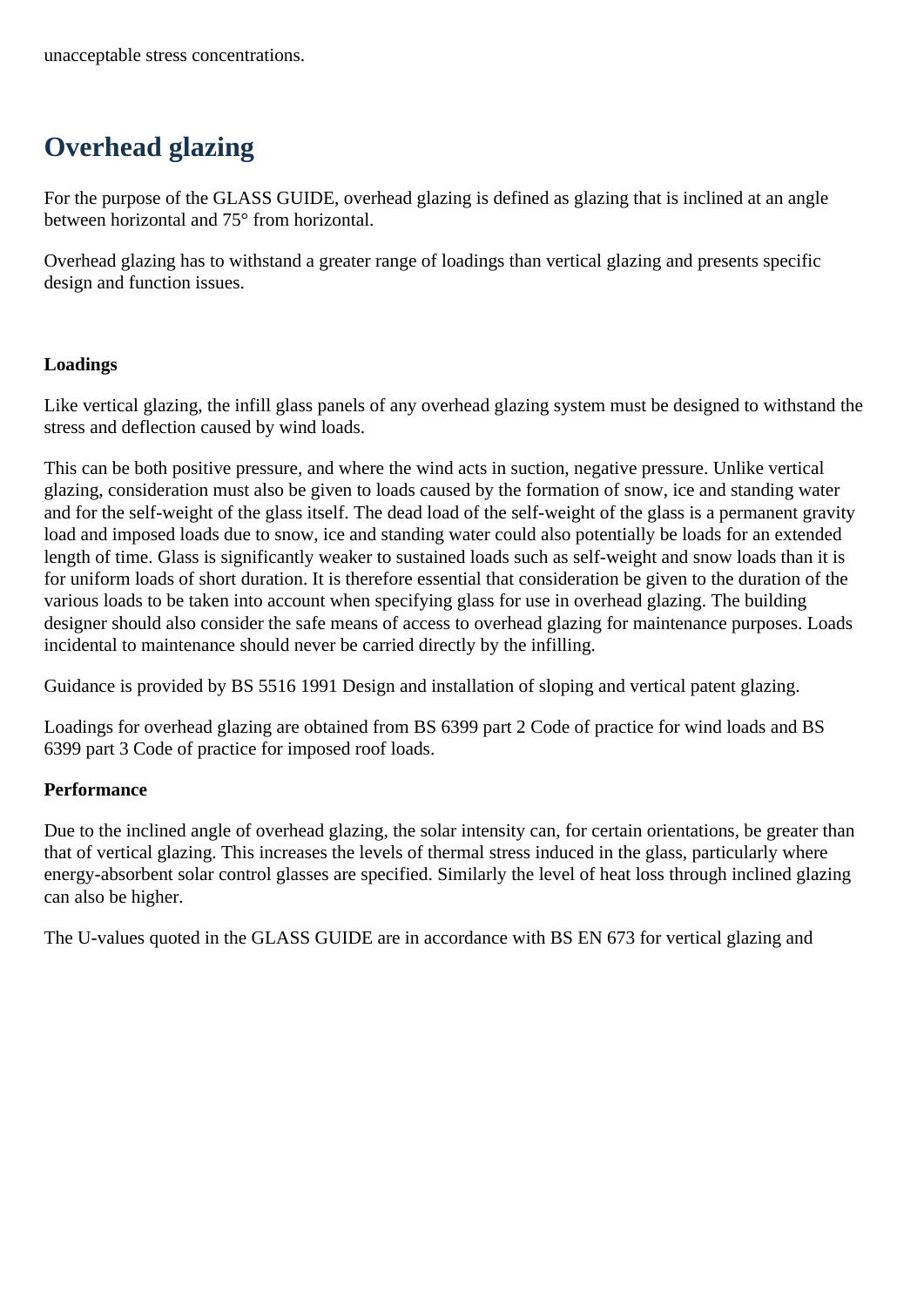corrections are necessary for inclined glazing.

Safety

Overhead glazing is more susceptible to impact from falling objects and wind-borne debris than vertic glazing.

Glass is also more likely to fall out of the frame when broken, therefore careful consideration must be to the breakage characteristics of the specified glass.

In recognition of the breakage characteristics of toughened glass, we strongly recommend the use of laminated glass in single-glazed or as the inner pane of a double-glazed unit where it is necessary to the risk of glass falling after breakage.

In certain circumstances however, it may be considered acceptable for heat soak tested toughened glass used. The heat soak test must be specified to reduce the very rare risk of spontaneous breakage due sulphide inclusions (see SGG SECURIT).

Please contact SAINT-GOBAIN GLASS

Drainage

Consideration should be given to the effective drainage of rainwater and condensation from the glazi water is allowed to collect on surfaces close to the horizontal, problems with sediment build-up and Ic etching may become apparent.

Find out more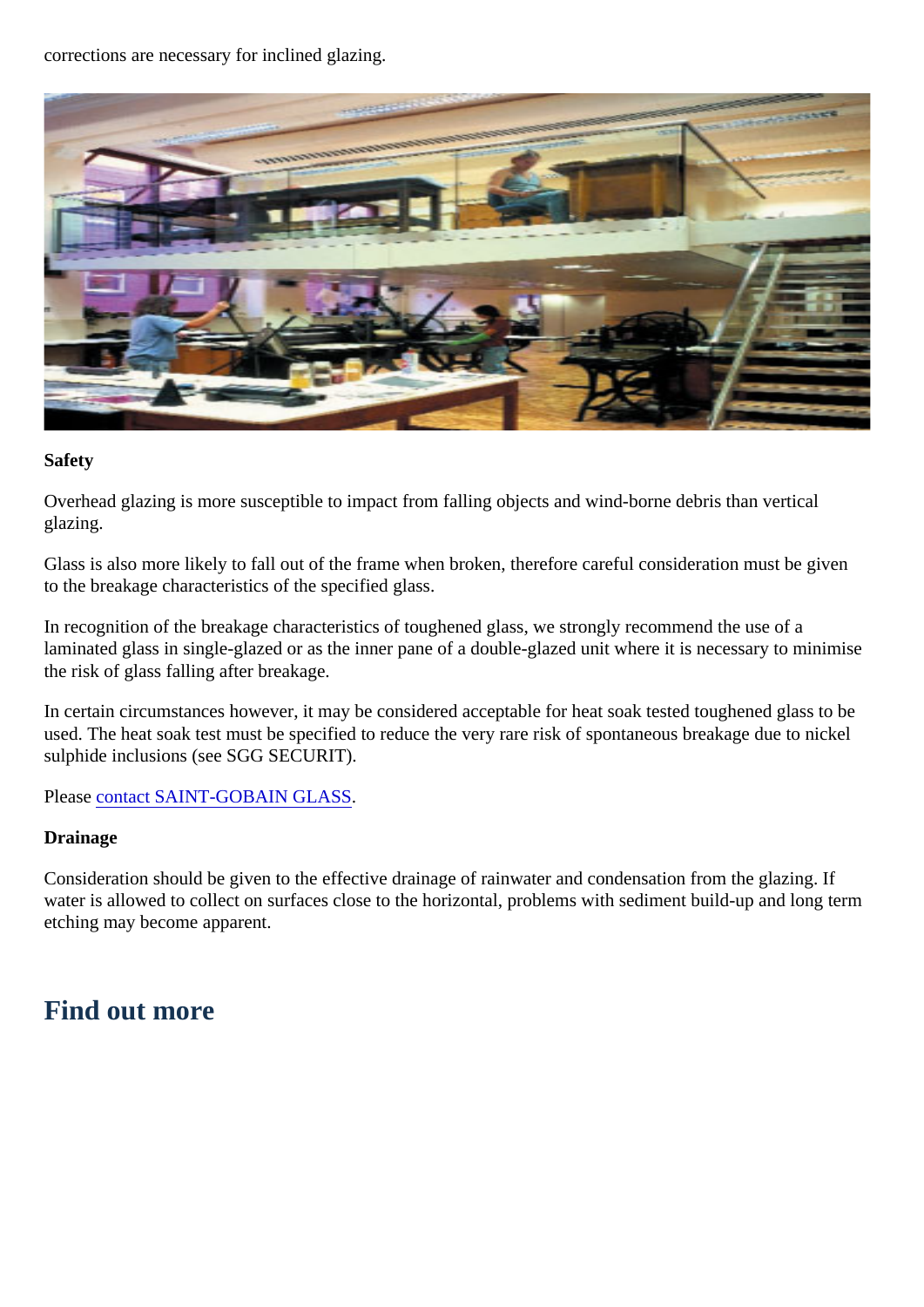Determining the thickness of glass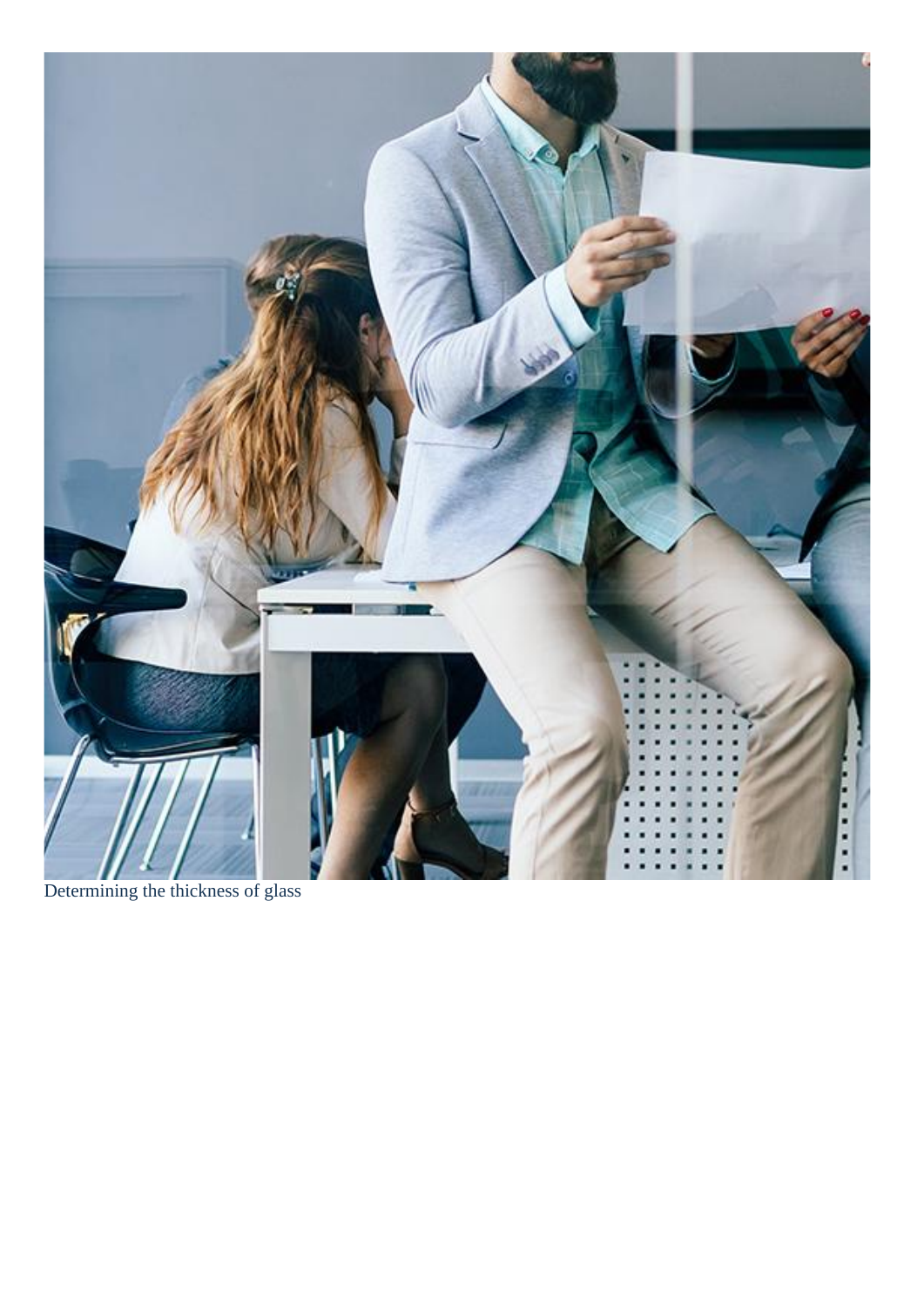Glass and solar radiation